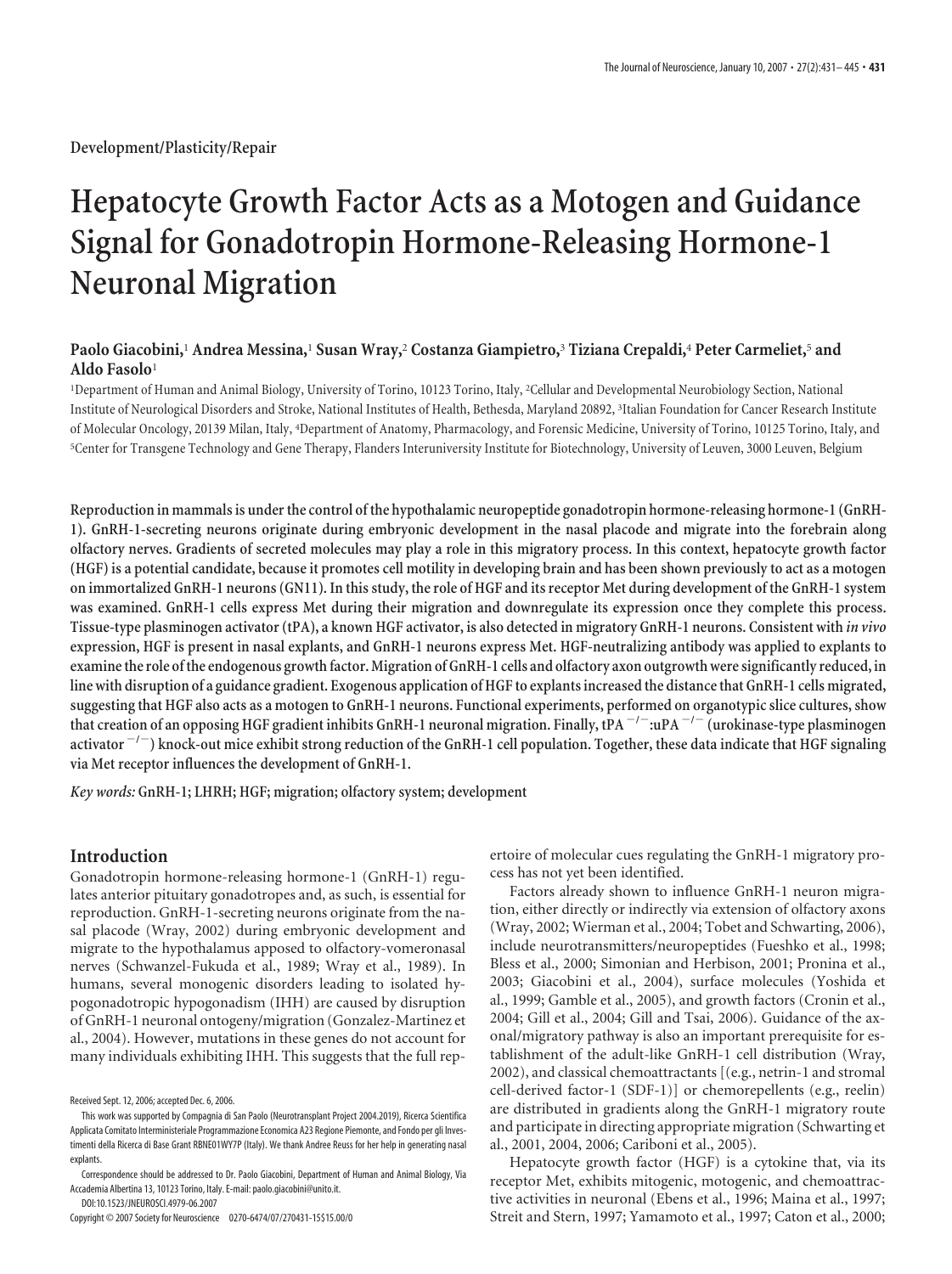Ieraci et al., 2002; Gutierrez et al., 2004) and non-neuronal cells (Stella and Comoglio, 1999; Urbanek et al., 2005; Son et al., 2006). HGF and Met are widely distributed in developing brain (Jung et al., 1994; Thewke and Seeds, 1996; Achim et al., 1997; Thewke and Seeds, 1999; Korhonen et al., 2000); however, few studies address the function(s) of Met signaling during brain development. To date, HGF has been shown to have motogenic effects on migrating cortical neurons (Powell et al., 2001, 2003; Segarra et al., 2005). HGF is expressed in nasal embryonic mesenchyme with an increasing gradient toward the border between the nose and telencephalon (Sonnenberg et al., 1993; Thewke and Seeds, 1996). This pattern suggests that HGF/Met signaling might impact developmental events in the GnRH-1/olfactory system. In support of this, HGF exerts motogenic and chemotactic effects on the GN11 immortalized GnRH-1 cell line (Giacobini et al., 2002).

To determine the role of HGF in the developing GnRH-1/ olfactory system, this study (1) characterized Met expression in nasal regions during the period of GnRH-1 neuronal migration, (2) perturbed HGF/Met signaling in two *in vitro* models (nasal explants and slice cultures) in which primary GnRH-1 neurons are maintained and cellular movement can be quantified, and (3) assessed the impact of the lack of HGF activators [plasminogen activators (PAs)] on the GnRH-1 neuronal population in PA knock-out (KO) mice.

# **Materials and Methods**

## *Animals*

Experiments were conducted in accordance with current European Union and Italian law, under authorization of the Italian Ministry of Health, number 66/99-A.

CD-1 embryos (Charles River Laboratories, Milan, Italy) were harvested at embryonic day 11.5 (E11.5), E12.5, E14.5, and E17.5 (plug day, E0.5) and used for RNA isolation, immediately frozen and stored  $(-80^{\circ}$ C) until laser-capture microscopy, or postfixed [overnight; 4% paraformaldehyde (PFA) in 0.1 M phosphate buffer, pH 7.4] and cryoprotected and then frozen and stored  $(-80^{\circ}C)$  until processing for immunocytochemistry. Tissue-type  $PA^{-/-}$  (tPA<sup> $-/-$ </sup>):urokinase-type  $PA^{-/-}$  (uPA<sup> $-/-$ </sup>)-deficient mice and wild-type (WT) background control mice (C57B16/129sv) were provided by Prof. P. Carmeliet [Center for Transgene Technology and Gene Therapy, Flanders Interuniversity Institute for Biotechnology, University of Leuven, Leuven, Belgium)]. CD-1 postnatal day 10 (PN10) mice and adult knock-out and WT animals were anesthetized with an intraperitoneal injection of ketamine (200 mg/kg) and perfused with 4% paraformaldehyde. The brains were dissected and postfixed in the same fixative overnight at 4°C, cryoprotected in sucrose solutions, and then frozen and stored  $(-80^{\circ}C)$  until processing for immunohistochemistry.

## *Nasal explants*

Nasal regions were cultured as described previously (Fueshko and Wray, 1994). Briefly, embryos were obtained from timed pregnant animals in accordance with National Institutes of Health (NIH)/National Institute of Neurological Disorders and Stroke guidelines and Animal Care and Use Committee approval and with current European Union and Italian law. Nasal pits of E11.5 staged NIH-Swiss embryos were isolated under aseptic conditions in Gey's balanced salt solution (Invitrogen Grand Island, NY) enriched with glucose (Sigma-Aldrich, St. Louis, MO). Nasal explants were adhered onto coverslips by a plasma (Cocalico Biologicals, Reamstown, PA)/thrombin (Sigma-Aldrich) clot. The explants were maintained in defined serum-free medium (SFM) (Fueshko and Wray, 1994) at 37°C with 5%  $CO<sub>2</sub>$ . From culture day 3 to day 6, fresh medium containing fluorodeoxyuridine ( $8 \times 10^{-5}$  M; Sigma-Aldrich) was given to inhibit proliferation of dividing olfactory neurons and non-neuronal explant tissue. The medium was changed to fresh SFM twice a week.

### *Transcript analyses*

All primers were designed from published GenBank sequences and screened using BLAST (basic local alignment search tool) to ensure specificity of binding. Primers were pretested on brain cDNA and thereafter used throughout the described protocols at a concentration of 250 nM. Amplified products were run on a 1.5% agarose gel.

#### *Reverse transcription-PCR analysis*

Total RNA was isolated from noses and brains obtained from E11.5 mice using RNA STAT-60 (Tel-Test, Friendswood, TX) following the manufacturer's protocol. Briefly, the tissue was homogenized (1 ml of RNA STAT-60 per 50 –100 mg of tissue), chloroform was added (0.2 ml/ml homogenate), and the mixture was spun. To the aqueous layer, isopropanol was added (0.5 ml) to precipitate RNA. RNA pellet was washed (75% ethanol), air dried, and resuspended (DEPC-treated water). Total RNA from adult mouse brain served as positive control tissue. For the reverse transcription (RT)-PCR, 0.5  $\mu$ g of each sample was used. Firststrand cDNA was synthesized using the SuperScript III First-Strand Synthesis System for RT-PCR (Invitrogen) following the manufacturer's instructions. PCR was performed using  $4 \mu$ l of cDNA and the appropriate oligonucleotides in 30  $\mu$ l PCRs using standard reaction buffer [(in mM) 10 Tris-HCl, pH 8.3, 50 KCl, and 1.5 MgCl<sub>2</sub>], 0.8 mm deoxynucleotide triphosphate (Invitrogen) and  $0.025$  U/ $\mu$ l REDTaq DNA polymerase (Sigma-Aldrich). The following primers were used: 5-GGGA-CTGCAGCAGCAAAGC-3' and 5'-GTCTGAGCATCTAGAGTTT-CC-3' for c-met amplification (Chan et al., 1988). For HGF, 5'-GGGGAATGAGAAATGCAGTCAG-3' and 5'-CCTGTATCCATGGA-TGCTTC-3' were used (Tashiro et al., 1990). The number of cycles and the annealing temperature used for each primer pair were as follows: 25 cycles and 59°C for c-met; 30 cycles and 55°C for HGF. No products were amplified in water or brain RNA not reverse transcribed.

## *Laser capture microdissection and RT-PCR on tissue-specific regions*

Laser capture microdissection (LCM) permits cells to be isolated ("captured") from tissue sections for molecular analyses. In this study, olfactory epithelium (OE), vomeronasal organ (VNO) epithelium, and lower jaw were captured from E14.5 and E17.5 mouse frozen sections (see Fig. 1*C*,*D*) using a PALM LCM system (Zeiss, Thornwood, NY). The lasermicrodissected tissues were popped into a sterile Microfuge cap containing 1  $\mu$ l of 0.1% Triton X-100 and subsequently centrifuged for 1 min at  $7500 \times g$  (maximum) to relocate material to the bottom of a sterile tube. Prime RNase inhibitor (7  $\mu$ l diluted 1:100 in DEPC-treated water; Eppendorf, Hamburg, Germany) was added. Captured tissue was used to synthesize first-strand cDNA using the SuperScript III First-Strand Synthesis System for RT-PCR (Invitrogen) following the manufacturer's instructions. Controls without reverse transcriptase were performed to demonstrate the absence of contaminating genomic DNA. Brain total RNA was also reverse transcribed and used as a positive control.

PCR was performed for *βIII-tubulin* (a general neuronal marker), early B-cell factor 2 (EBF-2) [an olfactory transcription factor and thus marker of olfactory/vomeronasal receptor neurons (Wang et al., 1997)], c-met, and HGF at 40 cycles on a thermocycler (30 s denaturation at 94°C, 30 s annealing at 55–65°C, and 2 min elongation at 72°C). PCR primer pairs were as follows:  $\beta$ III-tubulin forward primer, 5'-GAGGA-CAGAGCCAAGTGGAC-3';  $\beta$ III-tubulin reverse primer, 5'-CAGGGC-CAAGACAAGCAG-3; EBF-2 forward primer, 5-TGCAGTAGTT-GCTAACAGTGG-3; EBF-2 reverse primer, 5-TTTCCAATGCTAG-AAGCCTAAC-3.

### *Cell isolation and PCR analysis*

Nasal explants were washed twice with  $1\times$  PBS (without Mg  $^+$  or Ca<sup>2+</sup>) and placed in 2 ml of the same solution. GnRH-1-like neurons were identified by their bipolar morphology, association with outgrowing axons, and location within the explant (see Fig. 4*B*). At two time points [4.5 and 28 d *in vitro* (div)], single GnRH-1 cells (*n* 5 for each *in vitro* stage) were isolated from nasal explants using a micropipette (see Fig. 4*A–C*) controlled by a micromanipulator (Narishige, Tokyo, Japan) connected to an inverted microscope (IX51; Olympus Optical, New Hyde Park, NY), cDNA was produced, and PCR amplification was performed as described previously (Kramer et al., 2000; Giacobini et al., 2004). Briefly, a single cell was lysed and reverse transcribed [AMV (avian myeloblastosis virus) and MMLV (Moloney murine leukemia virus)-reverse tran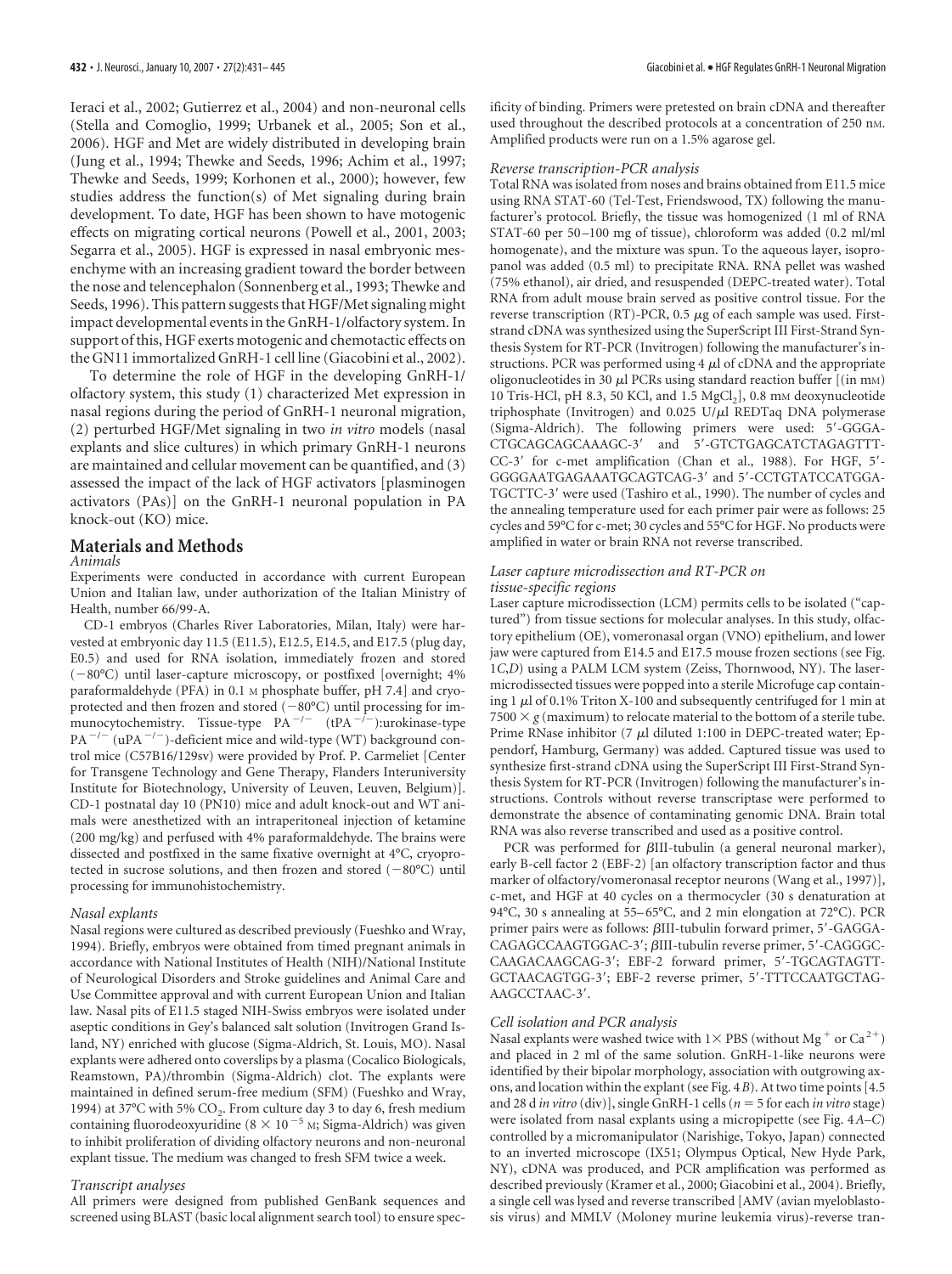scriptases; 37°C for 15 min; 65°C for 10 min] using an oligo-dT primer (50 OD/ml;  $pd(T)_{19-24}$ ). The cDNA was end labeled with terminal transferase (37°C for 15 min; 65°C for 10 min). Subsequent PCR amplification was performed using AL1 primers [ATT GGA TCC AGG CCG CTC TGG ACA AAA TAT GAA TTC  $(T)_{24}$ ] (Dulac and Axel, 1995) for 25 cycles in a DNA Thermal Cycler (94°C for 1 min, 42°C for 2 min, and 72°C for 6 min, with 10 s of extension time at each cycle; PerkinElmer, Wellesley, MA). After the first 25 cycles, fresh *Taq* was added, and 25 more cycles of PCR were performed minus the 10 s extensions. The resulting product was phenol-chloroform extracted and then ethanol precipitated, and an aliquot was run on a 1.5% agarose gel. Total brain RNA (1  $\mu$ g) served as a positive control. All cDNA pools were initially screened for GnRH-1 (correct cell phenotype),  $\beta$ -tubulin, and L19 (two housekeeping genes, microtubule and ribosomal) using PCR. All cells used in this study were positive for all three transcripts. Primers sequences used were as follows: GnRH-1, 5'-GCTAGGCAGACAGAAACTTGC-3' and 5'-GCATCTA- $CATCTTCTTCTGCC-3';$   $\beta$ -tubulin, described above; and L19, 5'-CCTGAAGGTCAAAGGGAATGTGTTC-3' and 5'-GGACAGAGTCT-TGATGATCTCCTCC-3'. Each reaction mixture was generated as described above, and 2  $\mu$ l of each primer and 1  $\mu$ l of template cDNA were added. The PCR program was as follows: 10 min at 94°C prerun; 30 s at 94°C, 30 s at 55°C or 65°C (depending on primers), and 2 min at 72°C, for 35 cycles; and 10 min at 72°C postrun. The same PCR profile was used for subsequent screening with the following primers: tPA forward primer (5-AAGTTTGCACTGGGGACAAG-3), tPA reverse primer (5- TCCCAAGAGTTGAGGAGTGTG-3), uPA forward primer (5-GTC-TTCCATGTGATGCTCCA-3), and uPA reverse primers (5-AC-CCAGTGAGGATTGGATGA-3). Specific bands were observed in total E17.5 brain lanes, whereas no bands were seen in water lanes.

#### *Immunocytochemistry*

Primary antisera used were against GnRH-1 [SW-1, rabbit (Rb) polyclonal (Wray et al., 1988), kindly provided by Dr. S. Wray; LR-5, Rb polyclonal, kindly provided by Dr. R. Benoit, Montreal General Hospital, Montreal, Quebec, Canada; SMI41, mouse monoclonal antibody (Sternberger Monoclonals, Baltimore, MD)], HGF (#AF294-NA, goat polyclonal;R&D Systems, Minneapolis, MN) Met (#SP260 and #H-190, rabbit polyclonal, and #B-2, mouse monoclonal IgG; Santa Cruz Biotechnology, Santa Cruz, CA), peripherin (#AB1530, rabbit polyclonal; Millipore, Billerica, MA), neural cell adhesion molecule (NCAM; #C9672, mouse monoclonal IgG; Sigma-Aldrich), and tPA (#ASMTPA, rabbit polyclonal; Molecular Innovations, Southfield, MI).

Mouse tissue sections or nasal explants were immunocytochemically stained as described previously (Fueshko and Wray, 1994; Wray et al., 1994). Mouse embryos and postnatal and adult brains were cryosectioned respectively at 16  $\mu$ m (embryos) and free-floating at 30  $\mu$ m (postnatal or adult brains). These sections and explants were fixed with 4% formaldehyde for 1 h before immunocytochemistry. Briefly, sections or nasal explants were washed in PBS, incubated in 10% NGS/0.3% Triton X-100 (NGS/Tx-100; 1 h), washed several times in PBS, and placed in primary antibody (overnight at 4°C). The next day, tissues were washed in PBS, incubated in biotinylated secondary antibody [1 h; 1:500 in PBS/ 0.3% Triton X-100; goat anti-rabbit biotinylated (GAR-Bt; Vector Laboratories, Burlingame, CA); goat anti-mouse biotinylated (GAM-Bt; Millipore)], and processed using a standard avidin– biotin– horseradish peroxidase/3', 3-diaminobenzidine (DAB) protocol. For double immunoperoxidase staining, the chromogen for the first antigen–antibody complex was DAB [brown precipitate (Kramer and Wray, 2000)], whereas the chromogen for the second antigen–antibody complex was SG substrate (blue precipitate; Vector Laboratories). Primary antisera dilutions were as follows: anti-GnRH-1 (SW-1; 1:3000), anti-peripherin (1:2000), anti-Met (#SP260 and # H-190; 1:200). For doubleimmunofluorescence experiments, primary antisera were diluted as follows: anti-GnRH-1 (SW-1, 1:1000; SMI41, 1:3000), anti-NCAM (1:60), anti-HGF (1:10), anti-Met (#SP260 and # H-190; 1:100), and anti-tPA (1:500). Sections or nasal explants were incubated overnight (4°C) in a mixture of primary antibodies diluted in NGS/Tx-100 and visualized using Alexa Fluor 488 and Alexa Fluor 568 conjugated secondary antibodies (1:500; Invitrogen). Anti-Met and anti-HGF antisera were incubated for two nights at 4°C.

When two polyclonal primary antibodies were used (anti-Met/SW-1 and anti-tPA/SW-1), staining of the first antigen–antibody complex was performed with goat anti-rabbit Alexa Fluor 488 (1:500; Invitrogen) secondary antibody. This step was followed by a blocking reaction with an anti-rabbit Fab fragment (Jackson ImmunoResearch Laboratories, West Grove, PA) (Giacobini et al., 2004) for 1 h (RT), followed by PBS washes, fixation (4% formalin for 30 min), and more PBS washes before application of the second primary antibody, which was visualized with conjugated fluorescent goat anti-rabbit cyanine 3 (Cy3; 1:800; Jackson ImmunoResearch Laboratories).

E12.5 slice cultures were fixed with 4% PFA for 1 h and processed for immunohistochemistry. To detect GnRH-1 immunoreactivity, slices were incubated at 4°C for five nights with LR-5 antibody diluted 1:4000 in PBS containing 10% NGS and 1% Tx-100. For secondary antibody processing, slices were washed several times with PBS for 1 h before incubation overnight at 4°C with goat anti-rabbit Cy3 (1:500; Jackson ImmunoResearch Laboratories).

Specimen were mounted in DABCO (1,4-diazabicyclo[2.2.2]octane; Sigma-Aldrich) and observed with a laser-scanning Olympus Fluoview confocal system (Olympus Optical).

#### *Functional assays*

*Nasal explant.* To determine the function of HGF in the developing olfactory/GnRH-1 systems, pharmacological perturbations were performed, and olfactory axon outgrowth and GnRH-1 cell migration were quantified. Explants in experimental groups were maintained in SFM containing either a blocking HGF antibody (5  $\mu$ g/ml; #AF294-NA; R & D Systems) or 25 ng/ml human recombinant HGF (Sigma-Aldrich). Drug concentrations were based on data from previous migrational studies (Powell et al., 2001; Giacobini et al., 2002). Nasal explants were treated at 3 div with pharmacological agents for 72 h. Control explants were maintained in SFM that was changed, as in the treatment groups, at 3 and 6 div. At 7 div, explants were processed for double-label immunocytochemistry for GnRH-1/peripherin (see above), and then the GnRH-1 cell migration as well as the maximum olfactory axon outgrowth were quantified as described below. Treatments performed at 1 div (for 72 h) did not induce any significant change in the parameters examined compared with control cultures (data not shown).

*Quantification of GnRH-1 cell number, migration, and olfactory fiber outgrowth.* For each explant, the number of GnRH-1-immunopositive cells was counted on the main tissue mass, as well as in the periphery of the explant (Fueshko et al., 1998; Giacobini et al., 2004). The main tissue mass contained the nasal pit/olfactory epithelial region, surrounding mesenchyme, and nasal midline cartilage (see Fig. 3, schematic). The periphery refers to the area surrounding the main tissue mass into which cells had spread and/or migrated. Data are presented as mean  $\pm$  SEM. Quantification of GnRH-1 cell migration and olfactory axon outgrowth was performed digitizing the stained explant. Images were taken under an Olympus IX50 inverted microscope (Olympus Optical) equipped with a CCD camera CoolSNAP-Pro (Media Cybernetics, Silver Spring) and images edited with Image-Pro Plus software (Media Cybernetics). For cell migrational measurements, a caliber with a series of concentric arcs separated by a uniform distance (200  $\mu$ m) was overlaid on the digitized image. The total number of cells in each zone of the periphery of the explant was recorded via computer-assisted analysis (Image-Pro Plus software; Media Cybernetics) (see Fig. 6). In general, under all treatment conditions, the number of GnRH-1 cells decreases as a function of distance from the main tissue mass. GnRH-1 cell migration was calculated as the distance from the main tissue mass edge to the outer sector of the periphery.

For fiber outgrowth measurements, the distance from the border of the explant at which the majority of peripherin-positive fibers ended was recorded; this method was chosen because the complex nature of the fiber network prevented quantification of individual fiber lengths. A mean distance for fiber outgrowth was obtained for each treatment group, and values were reported as the mean  $\pm$  SEM. All experiments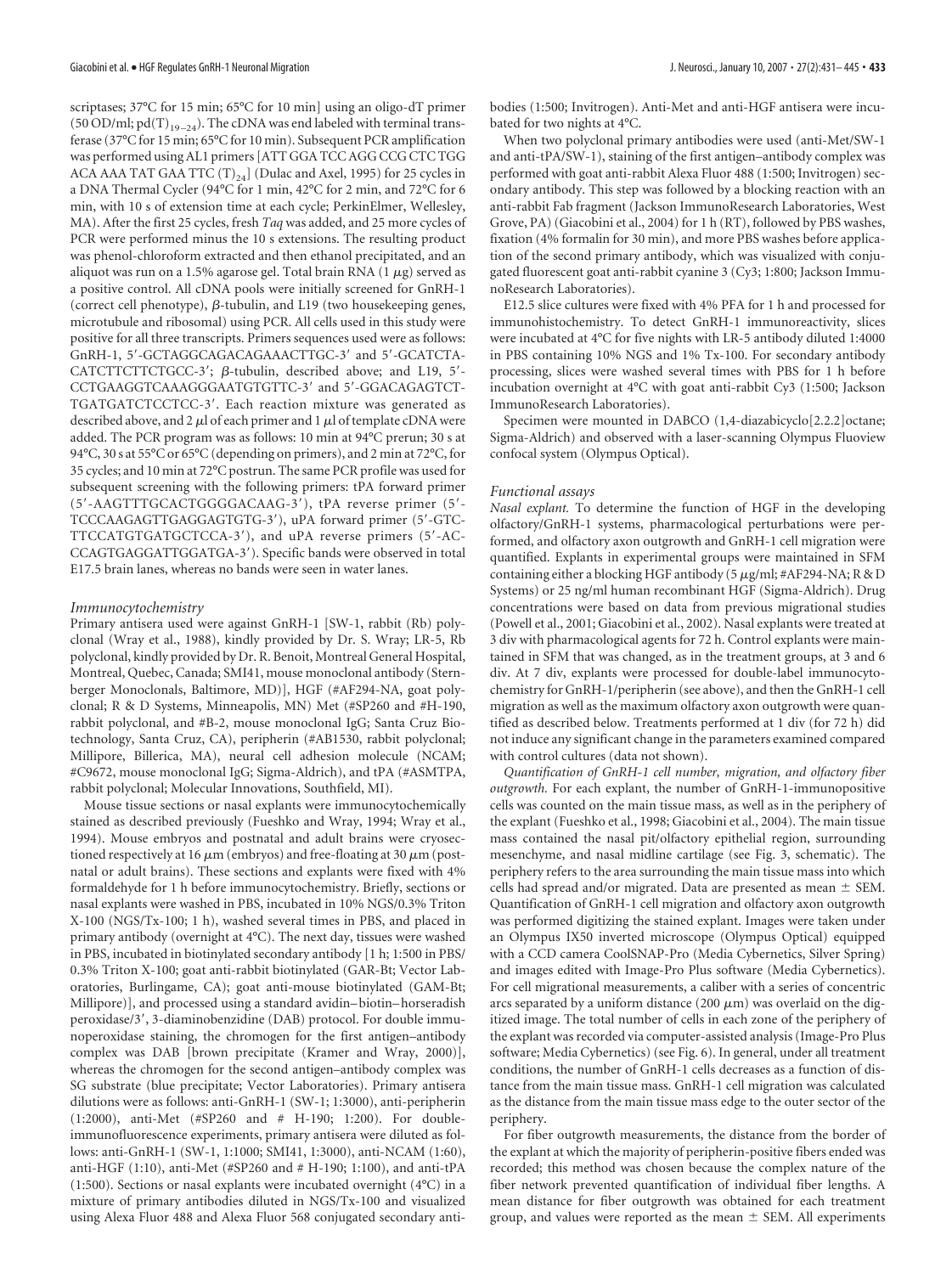used explants generated by different individuals on multiple culture dates.

Statistical analysis of fiber outgrowth was performed with a one-way ANOVA followed by Fisher's least significant difference (LSD) *post hoc* analysis ( $p < 0.05$ ) using the statistical software SPSS 12.0 (SPSS, Chicago, IL). A mean total GnRH-1 cell number (inside the explant and/or in the periphery) was obtained for each treatment group and analyzed using a one-way ANOVA. These values were taken as an indication of GnRH-1 cell survival. Data for cell movement were compared for SFM and experimental groups by constructing contingency tables and applying the  $\chi^2$ test for independence. This nonparametric analysis was chosen because zonal distance (200  $\mu$ m grouping) was used instead of continuous measurements, and the number of observations per treatment (culture number) was not identical. A stringent *p* value of 0.001 was chosen for significance in these experiments.

### *HGF-expressing cells*

To obtain HGF clones in which expression of murine HGF can be specifically induced by doxycycline (Dox), we adopted the tetracycline (Tet)-Off technology described by Gossen and Bujard (1992). The mouse HGF cDNA was inserted in the bidirectional pBI response plasmid containing enhanced green fluorescent protein (EGFP) as a reporter gene (Baron et al., 1995), which makes it possible to trace cells expressing the transgene by EGFP imaging. The plasmid was introduced into stable Madin-Darby canine kidney (MDCK) Tet-Off cells, and clones resistant to blasticidin were selected and expanded. The HGF cDNA construct was amplified from murine HGF plasmid (a kind gift from Dr. W. J. LaRochelle) using the Platinum Pfx polymerase (Invitrogen) and the following oligonucleotides (Sigma-Aldrich): 5'-TTGCACGCGTCCACCAT-GATGTGGGGGACCAAAC-3' and 5'-TTACACGCGTGTTAACTTA-CTTTCCAAGTCGGTTCATCTCTATGTCTGTATACAACTTGTATG-TCAAAA-3'. The obtained cDNA encoded the full-length HGF sequence, flanked with *Mlu*I sites and fused to a Kozak consensus ribosome binding site at the N terminus and to oligonucleotides encoding the 11 aa vesicular stomatitis virus glycoprotein G (VSVG) tag at the C terminus. The fidelity of the HGF insert was verified by sequencing (MWG Biotech, Ebersberg, Germany). The insert was then ligated into the *Mlu*I site of pBI-EGFP (Clontech, Mountain View, CA) to generate the HGF-TRE-EGFP responder plasmid. MDCK cells expressing the tetracycline transactivator (tTA) under cytomegalovirus promoter (MDCK-Tet-Off cell line; Clontech) were transfected with pBI-HGF-TRE-EGFP plasmid and a blasticidin selection plasmid. Exponentially growing MDCK-tTA cells were seeded 24 h before DNA transfer on 10 cm tissue culture dishes and transfected using Lipofectamine 2000 (Invitrogen). Cells were selectively grown in growth media containing  $5 \mu$ g/ml blasticidin (Sigma-Aldrich) for 2 weeks. Different resistant clones were picked by selective trypsinization and checked for inducible expression of EGFP reporter gene and HGF by *in vivo* imaging of EGFP and scatter assay of conditioned medium, respectively (see Fig. 8). Clone n.1, which expresses high levels of EGFP- and HGF-transfected protein, was selected for this study.

Tet-Off cells were grown in monolayer at 37°C in 5%  $CO<sub>2</sub>$ , in DMEM (Invitrogen) containing 4500 mg of glucose, 1 mm sodium pyruvate, 2  $m$  glutamine, 100  $\mu$ g/ml streptomycin, and 100 U/ml penicillin, and supplemented with 10% fetal bovine serum (FBS; Invitrogen). To turn off EGFP and HGF expression,  $Dox(1 \mu g/ml)$  was added to the culture medium. Cells within six passages were used throughout the experiments.

#### *Western blot*

For Western blotting analysis, equal amounts of proteins (100  $\mu$ g) were boiled in sample buffer (33% bromphenol blue, 33%  $\beta$ -mercaptoethanol, and 33% glycerol) and subjected to 7% SDS-PAGE. Proteins were blotted onto Hybond-C Extra membrane (GE Healthcare, Piscataway, NJ). Filters were probed with specific primary antibodies: 1:500 anti-mouse met #B-2 (Santa Cruz Biotechnology), 1:500 HGF goat antiserum (R & D Systems), 1:1000 P5D4 Mab (monoclonal antibody) mouse antiserum raised against the 11 aa C terminus of VSVG (Crepaldi et al., 1997) to detect HGF protein in lysates from MDCK cells expressing tagged HGF. In the latter case, total extracts were run under nonreducing conditions. Immunoblots were developed with an enhanced chemiluminescence kit, ECL (GE Healthcare).

## *Cell scattering assay*

A classic scatter assay, using Met-expressing MDCK epithelial cells (Stoker et al., 1987; Montesano et al., 1991; Powell et al., 2001), was used to determine whether culture medium conditioned (CM) by nasal explants or Tet-Off cells contained functional HGF. MDCK cells were cultured in the same medium used for transfected cells, supplemented with 5% FBS (Invitrogen). MDCK cells (8000) were plated onto glass coverslips. The following day, discrete colonies were formed and then treated with known concentrations of HGF or CM (diluted 1:1 in fresh culture medium) collected from nasal explants at 3 div (medium conditioned for 3 d) or from Tet-Off cells cultured in the absence or presence of Dox (medium conditioned for 5–7 d). In a subset of experiments, a blockingfunction HGF antibody was added  $(5 \mu g/ml)$ . Twenty-four hours later, the MDCK cells were washed in PBS, fixed with 4% formaldehyde, and stained either by the nuclear cell dye 4,6-diamidino-2-phenylindole (DAPI) or by crystal violet. Images were taken under an Olympus IX50 inverted microscope (Olympus Optical) equipped with a CCD camera CoolSNAP-Pro (Media Cybernetics). Quantitative analysis of the scatter response was performed on digitized images that were overlaid on circles with a diameter of 80  $\mu$ m (see Fig. 5*E*). MDCK cells were counted within each circle superimposed on areas in which cells were detectable. In general, the number of cells within these counting frames decreases as a function of cell scatter. Values were reported as the mean  $\pm$  SEM. ANOVA followed by Fisher's LSD *post hoc* analysis was used to compare groups ( $p < 0.001$ ).

#### *Tet-Off cell aggregates*

Tet-Off cells were collected by trypsinization, resuspended in 20  $\mu$ l of growth-factor free Matrigel (BD Biosciences, San Jose, CA) diluted 1:1 with the culture medium and seeded in 20  $\mu$ l drops of this solution (200,000 cells for both cell lines, with or without Dox) on the lid of a culture dish. The lid was then turned upside down and incubated at 37°C for 10 –20 min. As the droplets of cell aggregates were set, they were cut into four pieces (each one containing  $\sim$  50,000 cells) with a sterile blade.

## *Embryonic slice cultures*

Timed pregnant CD-1 mice (Charles River Laboratories) were harvested at E12.5 to generate whole-head organotypic slice cultures following the procedures described previously (Tobet et al., 1996; Bless et al., 2000). Briefly, embryonic heads were embedded in 8% low-gelling-temperature agarose (type VIIa; Sigma-Aldrich), and parasagittal sections were cut at  $300 \mu m$  using a vibratome and placed into Petri dishes containing icecold dissection medium (Leibovitz's L-15; pH 7.4; Invitrogen). These slices were moved carefully to avoid any torsion, stretch, or compression trauma, which may compromise the migration of GnRH-1 neurons *in vitro*.

*Day 0.* E12.5 organotypic slices went through all of the steps described above until the point of plating. At this point, the tissue was fixed with 4% PFA and stained for GnRH-1 as described above.

*Day 1.* All slices that were subjected to functional treatments were maintained in culture for 24 h. Organotypic slices were plated onto 30 mm Millicell inserts (Millipore) coated with a thin layer of growth factorfree Matrigel (BD Biosciences). The inserts were placed into dishes containing 2 ml of culture medium. This medium was partially removed from the wells, such that only a thin layer of liquid remained covering each slice. The slices were maintained in a humidified incubator (37°C) for 1 d. The slice culture medium consisted of Neurobasal medium (Invitrogen) supplemented with B27 supplement (Invitrogen), 0.5 mm glutamine (Invitrogen), and  $25 \mu g/ml$  gentamycin (Invitrogen).

Aggregates of Tet-Off cells (50,000 cells) expressing EGFP–HGF (with or without Dox) were placed at the rostral tip of the nasal region at 0 div. After 24 h, organotypic cultures were fixed with 4% PFA and stained for GnRH-1 as described above. Slices were used for the quantitative analyses if they contained at least 250 GnRH-1-immunoreactive (GnRH-1-ir) neurons and if the connection between the nasal compartment and the brain appeared intact.

*Data analysis.* Quantitative analysis of GnRH-1 neurons was per-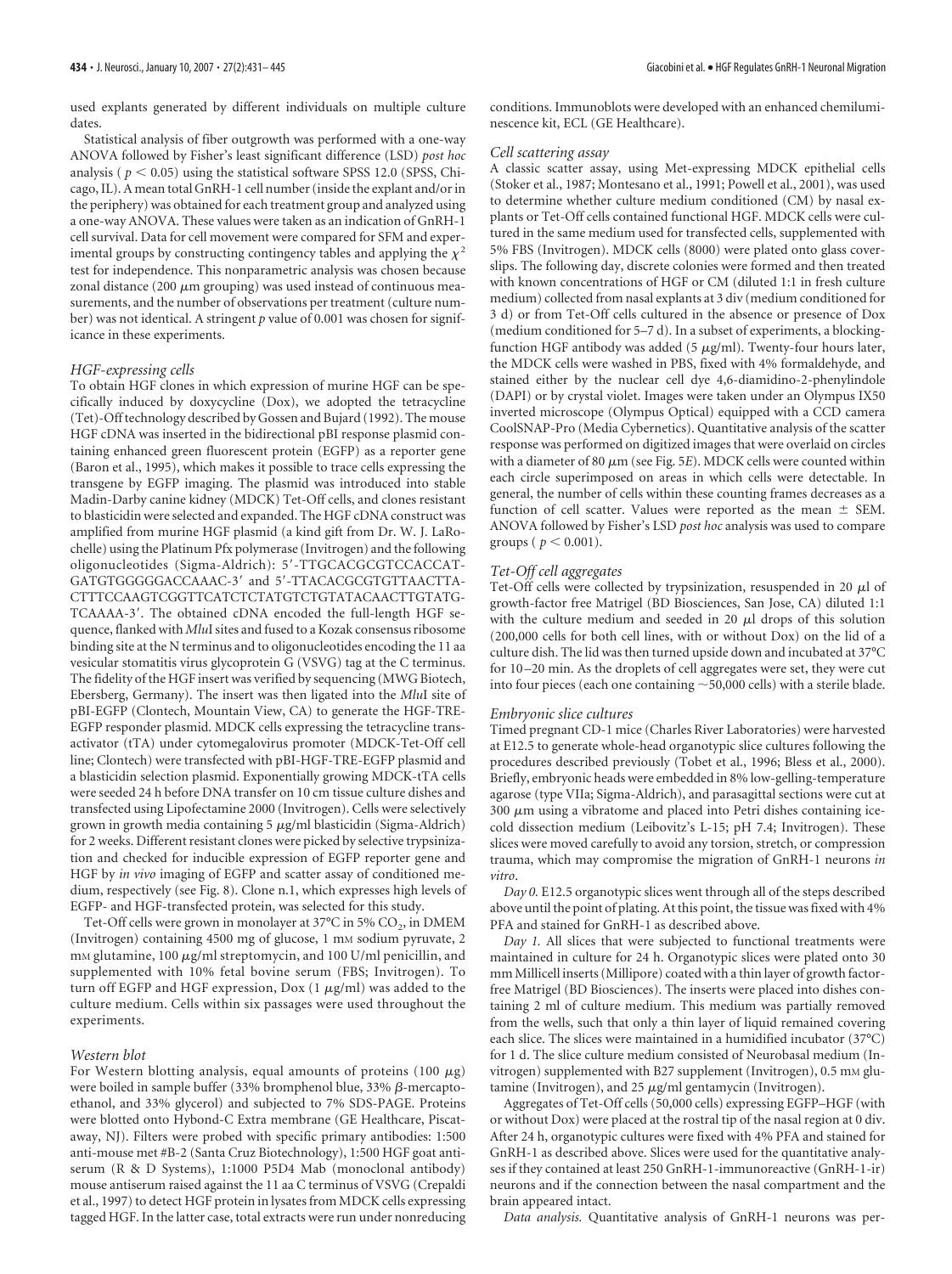

**Figure 1.** Nasal regions express HGF and its receptor Met during embryonic development. Schematic of an E11.5–E12.5 head [fb, OE, presumptive VNO, tongue (t), and third ventricle (III) are depicted]. The dashed line indicates the boundary between nose and brain and represents the region taken for nasal RNA isolation in *B*. *B*, Gel documentation of products produced by RT-PCR amplification using specific primers for c-met and HGF. Total RNA was isolated from nose and whole head at E11.5. Adult brain was used as positive control tissue. Transcripts for both c-met and HGF were detected in all samples but water. Western blot analysis showed that HGF is expressed in its active form in protein extracts of E12 noses as well in whole heads of E16, used as positive control tissue. Western blot was run under reducing conditions. Met expression was also detected in the same samples. *C*, *D*, Photographs of E14.5 sagittal sections after LCM. Representative pictures show examples of microdissected OE(C) and VNO(D). No other tissue was removed from the nasal section, and the remaining tissue was intact after the capture procedure.*E*, Total RNA isolated from dissected regions was subjected to RT-PCR. A fragment of the expected size (519 bp) was detected for c-met in the OE and in VNO. Expression ofthe olfactorymarker EBF-2(165 bp) confirmedthemorphology ofthe dissectedtissue. PCR usingHGF primers showed the expected amplicon (314 bp) in the positive control lane (CNTR; E17.5 whole-embryo extracts) but not in OE or VNO.No PCR productwas observed inreactionsthat omitted eitherreversetranscriptase orstartingmaterial(water).*F*,*G*, Sagittal section of an E14.5 mouse nose double stained for NCAM (expressed by olfactory/vomeronasal axons; *F*) and Met (*G*). Met immunoreactivity is distributed in the developing OE and VNO structures and along the olfactory/vomeronasal fibers. *G*, Inset, Colocalization between the two antigens. MW, Molecular weight; OB, olfactory bulb. Scale bars: (in *C*) *C*, *D*, 30  $\mu$ m; (in *F*) *F*, *G*, 100  $\mu$ m; **G**, inset, 22  $\mu$ m. Asterisks indicate laser-captured areas.

formed as a function of location with GnRH-1 cells assigned to one of two regions (nasal region and CNS). Total number of cells was calculated for each slice and combined to give group means  $\pm$  SEM. Given that the total number of GnRH-1 neurons per slice did not change between treatment groups (see Results), GnRH-1 cell distribution is presented as the average percentage of labeled cells located in the nose or in the CNS under different treatment conditions. Where a significant overall oneway ANOVA was found ( $p < 0.05$ ), *post hoc* comparisons using Fisher's

LSD test were performed to further clarify significant differences between individual treatment groups ( $p < 0.05$ ).

*Quantitative analysis of GnRH-1 neurons in tPA*  $^{-/-}$ : $uPA$   $^{-/-}$  *mutant animals* Serial sagittal sections (30  $\mu$ m; four series) from  $tPA^{-/-}$ :uPA<sup> $-/-$ </sup> and WT mice (*n* = 3 for each group) were cut and labeled for GnRH-1 as described above (GnRH-1 immunoreactivity visualized using DAB substrate). Total numbers of GnRH-1 cells were calculated in each brain and combined to give group means  $\pm$  SEM. Data for GnRH-1 cell number between WT and knock-out animals were compared by one-way ANOVA followed by a Fisher's LSD *post hoc* test. ANOVA data were considered significantly different if  $p < 0.05$ .

## **Results**

# **HGF/Met expression in the developing nasal regions**

To identify whether Met and HGF were expressed prenatally in nasal regions, nose tissue was removed at E11.5, when GnRH-1 neurons are in the presumptive VNO, and RT-PCR experiments were performed (Fig. 1*A*,*B*). Both c-met and HGF transcripts were detected in all samples (E11.5 head, E11.5 nose, and adult brain) but water. Western blot analysis was used to document protein expression in embryonic nose tissues (Fig. 1*B*, right). HGF is initially biosynthesized and secreted in a biologically inactive single-chain form (pro-HGF;  $\sim$ 100 kDa) and is subsequently activated by specific serine proteases into an  $\alpha$ -chain (69 kDa) and a β-chain (34 kDa) form containing a total of five glycosylation sites (Nakamura et al., 1989). E12 nose tissues and E16 head extracts (positive control) showed distinct bands corresponding to the  $\alpha$ -chain (Fig. 1*B*, right). Protein bands of  $\alpha$ -chain were not single, showing that these proteins were glycosylated heterogeneously. The top band corresponds to the glycosylated form (69 kDa), whereas the bottom band represents the nonglycosylated  $\alpha$ -chain (53 kDa). E12 nose protein extracts contained a barely detectable band of inactive single-chain HGF (100 kDa), indicating that most HGF in these tissues is the activated form. A 145 kDa Metimmunoreactive band was also evident in the same protein extracts (Fig. 1*B*, right). These results indicate that at E12, both active HGF and its receptor are expressed in

the nasal compartment.

To determine the expression of HGF and c-met transcripts in more defined regions of the nasal compartment, LCM was used. Single punches from olfactory epithelium (OE) and VNO were removed at E14.5, and RT-PCR experiments were performed (Fig. 1*C–E*). This embryonic age corresponds to a stage of robust axonal outgrowth from the OE to the developing olfactory bulb.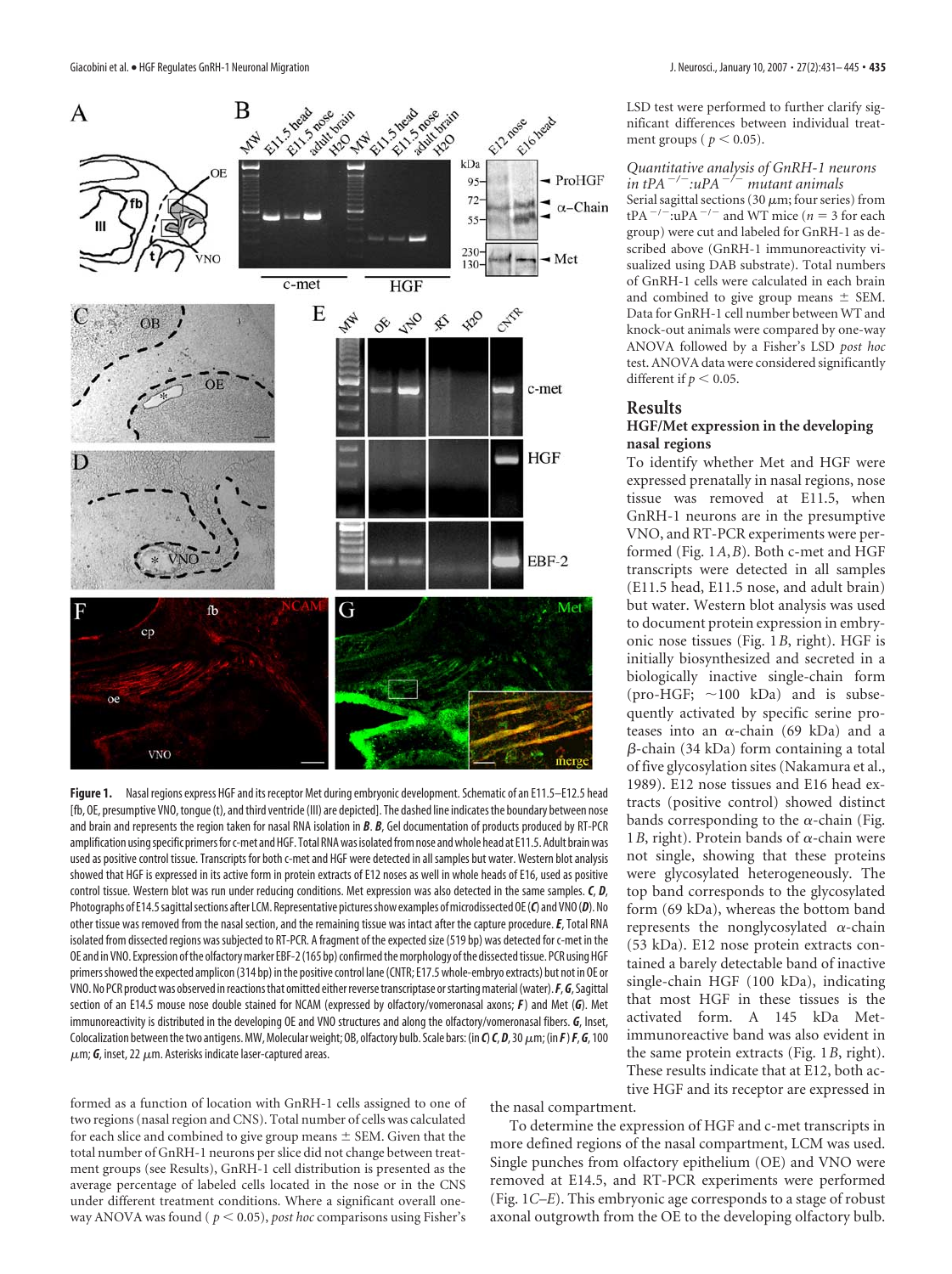After reverse transcription of the mRNA, PCR with specific primers for  $\beta$ -tubulin (positive control) and the olfactory marker Olf/EBF-2 was performed (Fig. 1*E*). A 158 bp band corresponding to --tubulin (data not shown) and a 165 bp band corresponding to EBF-2 product were detected in both OE and VNO, supporting the olfactory nature of the lasercaptured tissues (Wang et al., 1997). Products for c-met were found in the OE as well as in the VNO section, with a stronger expression in the latter tissue (Fig. 1*E*). HGF transcript was not detected in the OE and VNO regions, whereas a specific band of correct size was found in the control lane (E17.5 whole-embryo extracts) (Fig. 1*E*). These LCM RT-PCR data are in agreement with previous *in situ* hybridization studies showing c-met and HGF mRNAs in the developing murine OE and in the surrounding nasal mesenchyme, respectively (Thewke and Seeds, 1996).

To determine whether Met protein was expressed by the developing olfactory axons, double-label immunofluorescence was performed for Met and NCAM, a marker of the olfactory/vomeronasal system (Calof and Chikaraishi, 1989; Miragall et al., 1989). Met and NCAM expressions overlapped on fibers emerging from the VNO at E14.5, as shown by single confocal planes (Fig. 1*F*,*G*, inset), and were coexpressed in olfactory/vomeronasal axon bundles from the nasal tract to the medial surface of the forebrain throughout the analyzed stages (E12.5–E17.5). Because of low signal-to-noise levels in brain, we were



**Figure 2.** Met receptor expression in GnRH-1 neurons correlates with migration. *A–C*, Sagittalsections of E12.5 mouse immunostained with indicated antibodies. *A*, Met-immunoreactive cells emerged from the developing VNO and migrated through the olfactory mesenchyme (arrows) toward the forebrain. Met staining is also evident along the vomeronasal fibers coming out of the VNO. Arrowheads indicate Met-ir vomeronasal fibers. B, C, Double-label immunofluorescence for Met (red; B) and GnRH-1 (green; *C*) indicates that migrating GnRH-1 neurons spanning across the nasal regions coexpress Met (*C*, inset, arrows). *D–F*, Coronal section of hypothalamic area of a PN10 mouse double labeled for GnRH-1 (red; arrows) and Met (green; arrowheads).*E*,*F*, High-power confocal analysis showed that GnRH-1-immunoreactive cells and fibers do not colocalize with Metimmunopositive elements at this stage. III, Third ventricle. Scale bars:  $A$ , 30  $\mu$ m; (in *B*) *B*, *C*, 10  $\mu$ m; (in *B*) *D*, 15  $\mu$ m; *C*, inset, 10  $\mu$ m; (in **E**) **E**, **F**, 8  $\mu$ m.

unable to detect specific immunoreactivity for Met along the caudal nerve that GnRH-1 cells follow into the ventral forebrain (Yoshida et al., 1995).

## **Migrating GnRH-1 neurons express Met**

Immunohistochemistry indicated Met protein expression in the presumptive VNO epithelium as well as in cells migrating out of this structure into the nasal mesenchyme (Fig. 2*A*, arrows) and along vomeronasal fibers of E12.5 embryos (Fig. 2*A*, arrowheads). To establish whether Met-positive cells were GnRH-1 migrating neurons, double immunohistochemical stainings were performed. Double-labeling experiments for GnRH-1 and Met indicated that, at E12.5 (Fig. 2*B*,*C*) and E14.5 (data not shown), the majority of GnRH-1 neurons were Met immunopositive (Fig. 2*B*,*C*, arrows), as revealed by merged single confocal planes (Fig. 2*C*, inset, arrows). Once within the brain, it was difficult to determine whether GnRH-1 neurons maintained Met expression, because of the high level of expression of this receptor in other CNS cells (data not shown). However, at postnatal day 10, Met expression was broadly downregulated throughout the brain, although there was evidence of discrete Met staining within the hypothalamus (Fig. 2*D*, arrowheads). This corresponds to a stage when the GnRH-1 migratory process is over. Double labeling for GnRH-1 (Fig. 2*D–F*, arrows) and Met (arrowheads) at PN10 revealed no coexpression between the two antigens, as shown by

single confocal planes (Fig. 2*E*,*F*). Thus, Met immunoreactivity is associated with migrating GnRH-1 neurons, being downregulated once these cells complete their migration.

## **HGF/Met expression in nasal explants**

The HGF/Met expression pattern observed in nasal regions during development together with results from previous studies (Sonnenberg et al., 1993; Thewke and Seeds, 1996; Powell et al., 2001) suggest that HGF may have a role in regulating the GnRH-1 migratory process. In this context, nasal explants represent a valuable tool to separate spatial from temporal cues and focus on the properties of GnRH-1 neurons by controlling extracellular influences (Fueshko and Wray, 1994; Giacobini et al., 2004). It has been shown previously that the migrational pattern of GnRH-1 neurons observed *in vivo* reproducibly occurs in nasal explants *in vitro*; with a shift in location of the GnRH-1 cell population from the olfactory pit epithelia (OPEs) to the edge of the main tissue mass occurring from 1 to 3 div and continuing to more distant sites from 3 to 7 div (Fueshko and Wray, 1994).

To use nasal explants for functional studies, we first verified that this system retained expression of HGF and its receptor similar to the *in vivo* expression pattern. At 3 div, the majority of GnRH-1 neurons are located in the inner tissue mass of the explant, but some have started to migrate out into the periphery of the explant (Fig. 3*B*, arrows). At this stage, HGF immunoreactiv-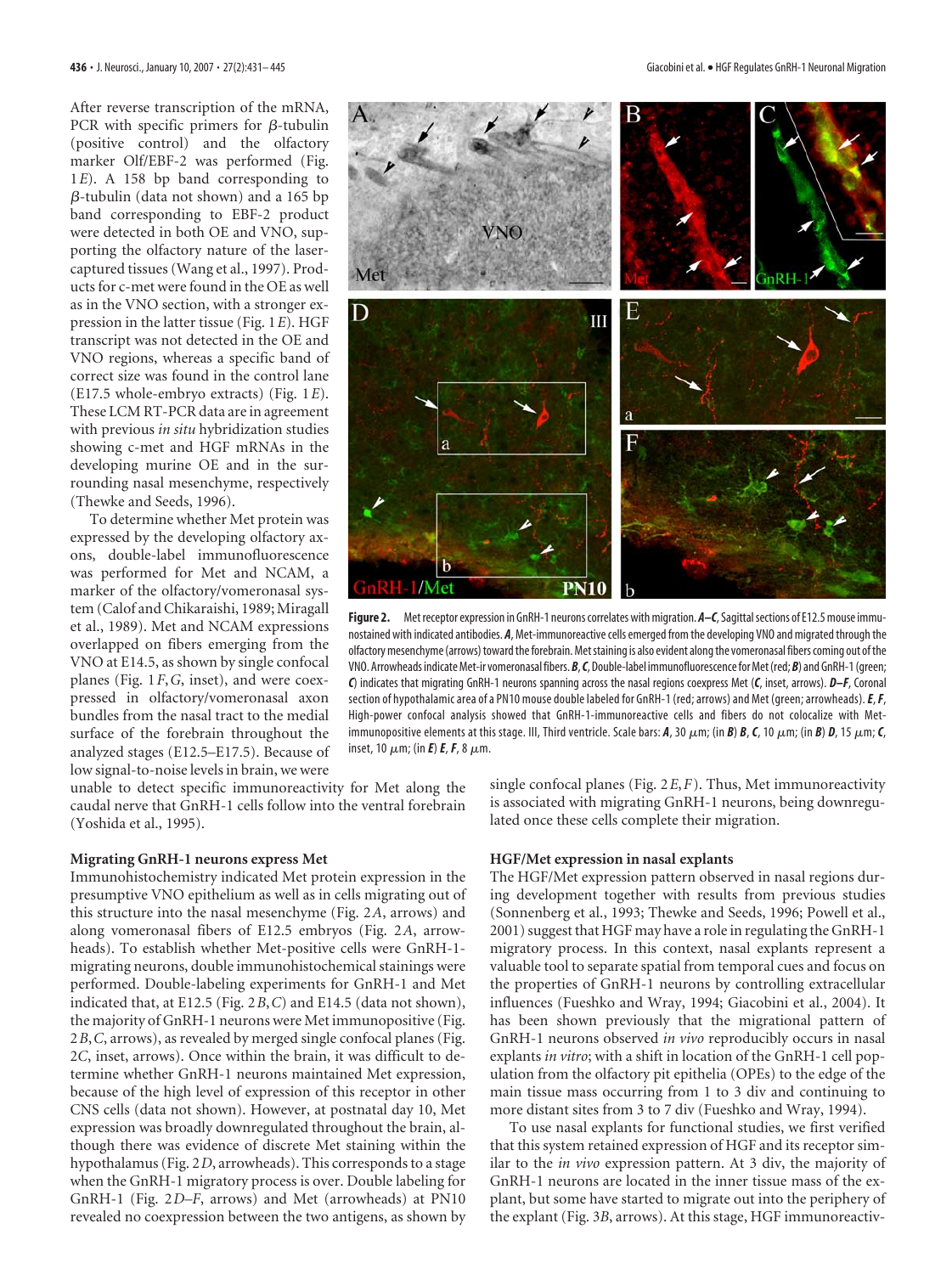

Figure 3. HGF and Met expression in nasal explants mimics expression *in vivo*. A, Schematic of a nasal explant removed from an E11.5 mouse and maintained inserum-free media for 7 d. Ovals represent OPEs; in the center is the nasal midline cartilage (NMC) andsurrounding mesenchyme (M). GnRH-1 neurons (dots) migrate from OPE following olfactory axons to the midline and off the explant into the periphery. *B*,*C*, Double immunofluorescence was performed using antibodies to GnRH-1 (green; *B*,*C*) and HGF (red;*C*) at 3 div. Note that GnRH-1 neurons at thisstage migrate off the OPE through the nasal mesenchyme and emerge into the periphery of the explant. Dashed lines indicate the border between the inner tissue mass and the periphery (B). C, HGF is expressed in the submucosa lining the OPE structures, in the nasal midline cartilage, and in the n/fb J mesenchyme (asterisks).  $D$ , OPE in inner tissue mass of a 3 div nasal explant stained for GnRH-1 (green) and Met (red). Met was robustly expressed in the olfactory epithelium. In addition, a GnRH-1 neuron migrating out of the OPE clearly expressed Met (arrowhead). *E*, At 7 div, a large population of GnRH-1 neurons is located in the periphery of the explant. The majority of GnRH-1 neurons coexpressed Met receptor (bottom inset, arrowheads). Few GnRH-1-positive/Met-negative cells were also detected (top inset, arrow), as well as migrating cells, which were positive for Met but not for GnRH-1 (bottom inset, arrow). Met immunoreactivity was also evident along the olfactory axon network. F, Nasal explant at 7 div triple stained for the amidated form of GnRH-1 (antibody SMI41; green), Met (red), and DAPI (nuclear dye; blue). Three-dimensionally reconstructed GnRH-1-positive cells colabeled with Met areshown. Reconstructed orthogonal projections are presented as viewed in the*x–z*(bottom) and*y–z*(right) planes. Scale bars: (in *B*) *B*,*C*, 100 μm; **D**, 20 μm; **E**, 30 μm; **E**, insets, 10 μm; **F**, 4 μm.

ity was robustly expressed in the submucosa adjacent to the OPE, in the midline cartilage, and in mesenchymal cells located at the border between the inner tissue mass and the periphery, coinciding with the site at which GnRH-1 neurons and olfactory axons exit (Fig. 3*C*, asterisks). This latter region corresponds to the frontonasal mesenchyme, also known as nasal/forebrain junction

(n/fb J) *in vivo*. The expression pattern of Met receptor was then examined at the same *in vitro* stage. Met coexpressed with migrating GnRH-1 neurons as well as with the olfactory neurons in the OPE (Fig. 3*D*, arrowhead). At 7 div, GnRH-1 neurons are located in the periphery of nasal explants in close association with the olfactory fibers. At this stage, the majority of GnRH-1 neurons expressed Met (Fig. 3*E*,*F*, arrowheads), although some Met-positive/ GnRH-1-negative cells were detected as well (Fig. 3*E*, arrows). In addition, olfactory axons, along which GnRH-1 neurons migrated, exhibited Met staining (Fig. 3*E*). Hence, consistent with *in vivo* results, Met receptor demarcated the olfactory system and the migrating GnRH-1 cell population.

# **tPA is expressed in migrating GnRH-1 neurons** *in vitro*

tPA and uPA are serine proteases that, in addition to other proteases related to blood coagulation factor XII, have been shown to cleave and activate pro-HGF (Mars et al., 1993). Moreover, PAs expression is most pronounced during cell migration and axonal outgrowth processes in the developing nervous system (Seeds et al., 1997). Thus, tPA and uPA expression by GnRH-1 neurons was evaluated *in vitro*.

Single GnRH-1 cells were removed from nasal explants at 4.5 and 28 div (Fig. 4*A–C*, arrows), two *in vitro* stages representative of GnRH-1 cells during migratory and postmigratory phases, respectively (Fueshko and Wray, 1994). cDNA pools were examined for tPA and uPA transcripts by single-cell RT-PCR. At 4.5 div, the majority of GnRH-1 cells (four of five) expressed tPA but not uPA transcripts. By 28 div, all GnRH-1 neurons  $(n = 5)$  were negative for both transcripts (Fig. 4*D*). Double immunofluorescence for GnRH-1 and tPA was performed in nasal explants at 4.5 div (Fig. 4*E*). These experiments revealed coexpression of the antigens (Fig. 4*E*, arrows, inset) as well as expression of tPA along olfactory axons, confirming previous *in situ* hybridization studies (Thewke and Seeds, 1996). Thus, immunocytochemical experiments confirmed single-cell PCR results showing that tPA is expressed in GnRH-1 cells in a temporal window limited to the neuronal migratory process.

# **Functional analyses**

## **Nasal explants release bioactive HGF in the culture medium**

The expression analyses demonstrate that HGF protein is present in nasal regions both *in vivo* and *in vitro* with a temporal and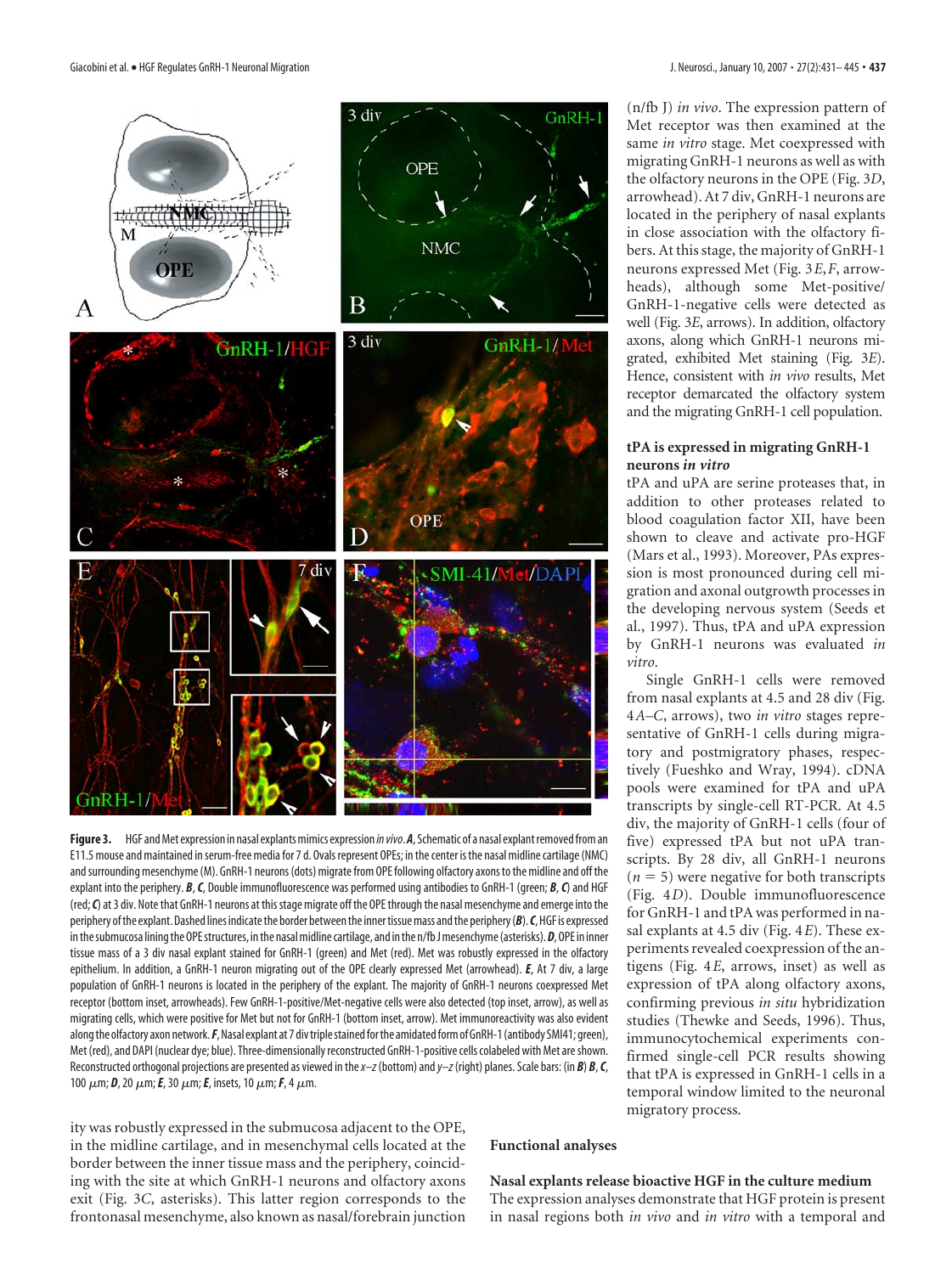spatial pattern to impact GnRH-1/olfactory system development. The form of HGF observed in E12 noses by Western blots is indicative of a biologically active protein. To test whether the embryonic nasal region is able to release functional HGF, nasal explant CM was collected, and a typical scatter assay was performed, taking advantage of the Met-expressing MDCK cell line. In the absence of HGF, these cells grow in compact colonies (Fig. 5*A*, inset, arrows). The addition of 10 ng/ml HGF for 48 h to MDCK cultures induced a typical change in morphology of MDCK cells and a scatter response resulting in cell dispersion (Fig. 5*B*, inset, arrows). CM from 3 div nasal explants also enhanced migration capacity (Fig. 5*C*), which was blocked by the addition of HGF-neutralizing antibody  $(5 \mu g/ml)$ (Fig. 5*D*). The scatter response was quantified by measuring the number of MDCK cells contained within each counting frame (see Materials and Methods) (Fig. 5*E*, arrows). This number decreases as a function of cell dispersion after increased migratory activity. Quantification of the scatter response showed more than a 50% reduction in the cell number contained within each counting frame in HGF- and CM-treated groups compared with control conditions (Fig. 5*E*).

# **Anti-HGF disrupts GnRH-1 neuronal migration and olfactory axon outgrowth**

To determine the role of endogenous HGF on GnRH-1/olfactory system development, the explants were treated with anti-HGF (5  $\mu$ g/ml). The same concentration of this antibody has been used in previous studies to neutralize the activity of HGF (Powell et al., 2001; Giacobini et al., 2002). Nasal explants were treated from 3 to 6 div, a temporal window characterized by massive olfactory axonal growth and GnRH-1 neuronal migration from the inner tissue mass to the periphery of the explant (Fueshko and Wray, 1994). Nasal explants were fixed at 7 div and stained for GnRH-1 and peripherin, which stains the olfactory system (Fig. 6*A*). No significant differences were found in total number of GnRH-1 cells inside the inner tissue mass (control,  $64 \pm 9$ ;  $n = 18$ ; anti-HGF treatment,  $74 \pm 9$ ;  $n = 20$ ) or in the periphery of the explant (control,  $176 \pm 22$ ;  $n = 20$ ; anti-HGF treatment,  $150 \pm 18$ ;  $n = 21$ ). No changes in GnRH-1 cell number after treatment suggests that mitogenic and survival effects of HGF on GnRH-1 neurons are unlikely. However, application of anti-HGF severely stunted the migration of



**Figure 4.** Primary GnRH-1 neurons express tPA during their migration. *A*, Photomicrograph of a nasal explant maintained for 4.5 div.NumerousGnRH-1-like neurons(phase-bright cells) can beseen inthe periphery ofthe explant. The dashed line delineates the main nasal tissue from the periphery of the explant. Bipolar GnRH-1-like cells in the periphery of the explant are identified*in* situ (B, arrow) and removed (C, arrow) with a microcapillary pipette. D, Representative gel of PCR products from single-cell RT-PCR performed on GnRH-1 cells (4.5 and 28 div) extracted from the explant periphery. Products produced by PCR amplification using L19-, GnRH-1-,tPA-, and uPA-specific primers.tPAtranscript was detected in primary GnRH-1 neurons at 4.5 div(80%) but not at 28 div. uPA transcript was not detected in GnRH-1 neurons at either 4.5 or 28 div. No specific band was detected in water (W). B, E17.5 brain, positive control.*E*, Nasal explant at 4.5 div double stained for GnRH-1 (red; arrows) and tPA (green). Inset, A single confocal plane showing a GnRH-1-positive cell colabeled with tPA. Scale bars: *A*, 100  $\mu$ m; (in *B*) *B*, *C*, 10  $\mu$ m; **E**, 50  $\mu$ m; **E**, inset, 5  $\mu$ m.



**Figure 5.** Nasal explants release functional HGF. *A–D*, Images show MDCK cells that were plated at identical densities and stained with nuclear dye DAPI (white). *A*, In SFM conditions, MDCK cells organized in typical colonies (inset; DAPI and bright field; arrows point to individual cells in a cluster). **B**, In the presence of 10 ng/ml HGF, MDCK cells dispersed (scatter) and moved away from each other (inset). Conditioned medium from 3 div nasal explants induced scatter response of MDCK cells (*C*), which was prevented by the addition of HGF-neutralizing antibody (*D*).*E*, Quantitative analysis of the scatter response was performed on digitized images that were overlaid on circles (counting frames) with a diameter of 80  $\mu$ m (see Materials and Methods). The number (No) of cells within the counting frames decreases as a function of cell-scatter response [ $n=4$  wells counted for SFM- and HGF-treated group;  $n = 3$  wells counted for CM and CM plus antibody (CM + Ab) groups; asterisks indicate statistical differences versus SFM and CM + Ab conditions;  $p < 0.001$ ]. Scale bars: (in *A*)  $A-D$ , 80  $\mu$ m; (in *A*, inset) *A*, *B*, insets, 24  $\mu$ m.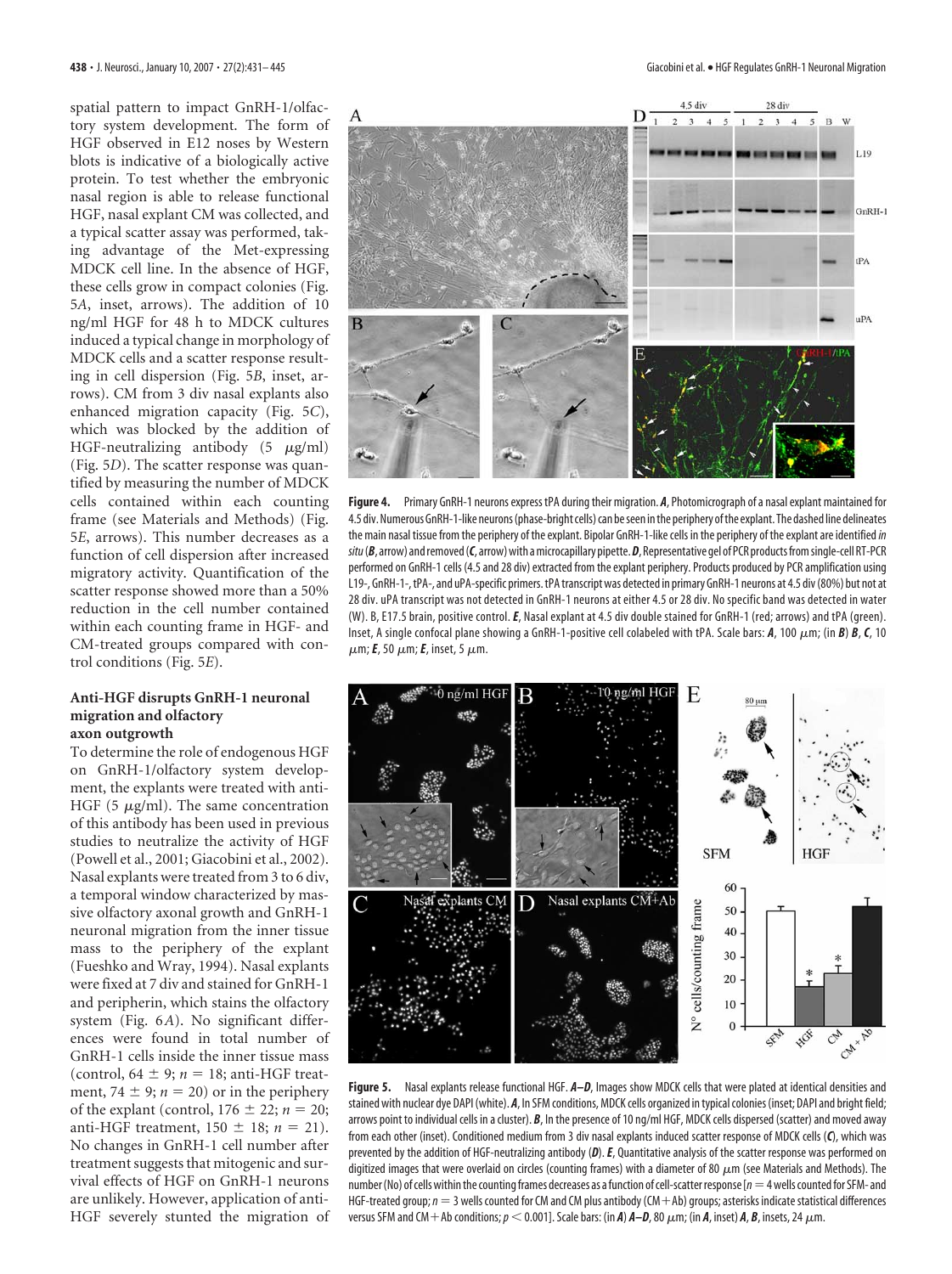

**Figure 6.** Neutralization of endogenous HGF alters GnRH-1 cell motility and olfactory axon outgrowth. *A*, Photomicrograph of nasal explant immunocytochemically labeled for GnRH-1 (brown) and peripherin (blue) at 7 div. Images were digitized and overlaid on a calibration meter composed of concentric arcs. *B*, Quantitative analysis of GnRH-1 cell distribution in the periphery of the explant after anti-HGF treatment. Fewer GnRH-1 neurons were located in the farthest zones of the anti-HGF-treated explants compared with controls (0.6 –1 mm away from the border of the explant;  $*_p$  < 0.001;  $n = 20$  and 21 for control and anti-HGF-treated groups, respectively), whereas there was a concomitant accumulation of GnRH-1 cells closer to the explant tissue mass. *C*, *D*, Photomicrograph of nasal explants immunocytochemically labeled for GnRH-1 (arrowheads) and peripherin (arrows) at 7 div in control conditions (*C*) and after anti-HGF treatment (*D*). Anti-HGF treatment prevented GnRH-1 cells and olfactory fibers from moving into the periphery but stayed closer to the border of the explant tissue mass. After treatment, GnRH-1 cells displayed an atypical migratory behavior, losing the proximal (P)-to-distal (D) orientation detected in control explants, and the olfactory fiber network also appeared highly disorganized (*C* and *D*, insets and schematics). The dashed lines indicate the border of the explant tissue mass. Scale bar (in A):  $A$ ,  $C$ ,  $D$ , 200  $\mu$ m;  $C$ ,  $D$ , insets, 20  $\mu$ m.

GnRH-1 cells (Fig. 6*B–D*, arrowheads, insets) and the peripherin-fiber network in the periphery of the explant (Fig. 6*C*,*D*, arrows, insets). Quantitative assessment of olfactory fiber outgrowth revealed a significant reduction in the maximum distance from the border of the explant after treatment with anti-HGF ( $p < 0.001$ ; control, 1188  $\pm$  47  $\mu$ m;  $n = 17$ ; anti-HGF treatment, 996  $\pm$  95  $\mu$ m; *n* = 16). The complex nature of the fiber network prevented quantification of individual fiber lengths. Therefore, the observed reduced distance of the peripherinpositive fiber bundles could be the result of a defect in olfactory axon elongation or of an altered orientation of the olfactory axons.

For GnRH-1 cell migrational measurements, a caliber with a series of concentric arcs separated by a uniform distance (200  $\mu$ m) was overlaid on the digitized image, and the number of cells in each zone was counted (Fig. 6*A*). In addition to changes in olfactory axons, GnRH-1 neurons were closer to the border of the explant in the anti-HGF treated group compared with controls (Fig.  $6B-D$ ) ( $p < 0.005$ ). In control explants, 14% of the entire GnRH-1 cell population was dispersed beyond zone 4 ( $>600 \mu m$ from the border of the explant tissue mass), whereas when explants received anti-HGF, only 6% of GnRH-1 neurons migrated  $>600 \mu$ m into the periphery. In treated explants, GnRH-1 neurons also displayed an abnormal migratory behavior. In control conditions, the majority of migrating cells were uniformly oriented in a proximal-to-distal direction (Fig. 6*C*, inset), whereas in the presence of HGF antibody, such polarized direction was lost, and GnRH-1 neurons orientation appeared more random (Fig. 6*D*, inset). Although "randomly" oriented, the migrating neurons maintained contact with peripherin-positive fibers, which also appeared more entwined and less directionally oriented after anti-HGF treatment (Fig. 6*C*,*D*). Thus, we were unable to determine whether the loss of orientation of GnRH-1 neurons was attributable to cellautonomous mechanisms or instead directly dependent on altered outgrowth of olfactory axons.

# **Exogenous HGF increases GnRH-1 cell migration in nasal explants**

We next evaluated the effect of exogenous HGF on GnRH-1 cell migration and/or on olfactory axon outgrowth. HGF treatment did not affect the total number of GnRH-1 neurons compared with controls (control,  $221 \pm 46$ ;  $n = 11$ ; HGF-treated,  $204 \pm 19$ ;  $n = 10$ ). However, a significant shift in the location of GnRH-1 neurons was noted in HGF-treated cultures (Fig. 7) ( $p < 0.001$ ). In this group, 21% of GnRH-1 neurons in the periphery of the explant migrated beyond zone 5 ( $> 800 \mu m$  from the edge of the main tissue mass), compared with controls, which displayed only 8% of the GnRH-1 population in this same compartment. To determine whether HGF had an effect on olfactory axon outgrowth as well, the mean maximum network outgrowth of peripherin fibers was analyzed.

Quantitative analysis revealed that the extent of fiber outgrowth was similar among HGF-treated and control explants (control, olfactory axon outgrowth:  $1215 \pm 57 \ \mu \text{m}$ ;  $n = 11$ ; HGF-treated, olfactory axon outgrowth:  $1292 \pm 48$ ;  $n = 10$ ), and directionality was maintained in all explant groups (data not shown).

## **HGF is a guidance signal for migrating GnRH-1 neurons**

The HGF expression pattern suggests that GnRH-1 neurons may follow this diffusible molecule as they move from the VNO toward the nasal/forebrain junction. If this were the case, then addition of an exogenous source of HGF in a direction opposite to the normal migratory pathway (i.e., the rostral tip of the nose) should disrupt or delay GnRH-1 neuronal migration. To test this hypothesis, functional experiments were performed by coculturing for 24 h cell aggregates of HGF-transfected cells, together with parasagittal slices of whole heads of E12.5 mice. This embryonic age corresponds to a stage in which GnRH-1 neurons span from the VNO to the nasal/forebrain junction, on their way into the CNS (Wray, 2002).

MDCK EGFP–HGF stable transfectants were generated using the Tet-Off expression system (Gossen and Bujard, 1992). Clones were screened through EGFP imaging (Fig. 8*A*, top left). When cells were cultured in the presence of  $1 \mu g/ml$  Dox, EGFP and HGF expressions were turned off (Fig. 8*A*, top right).

To verify HGF biosynthesis in these cells, total extracts were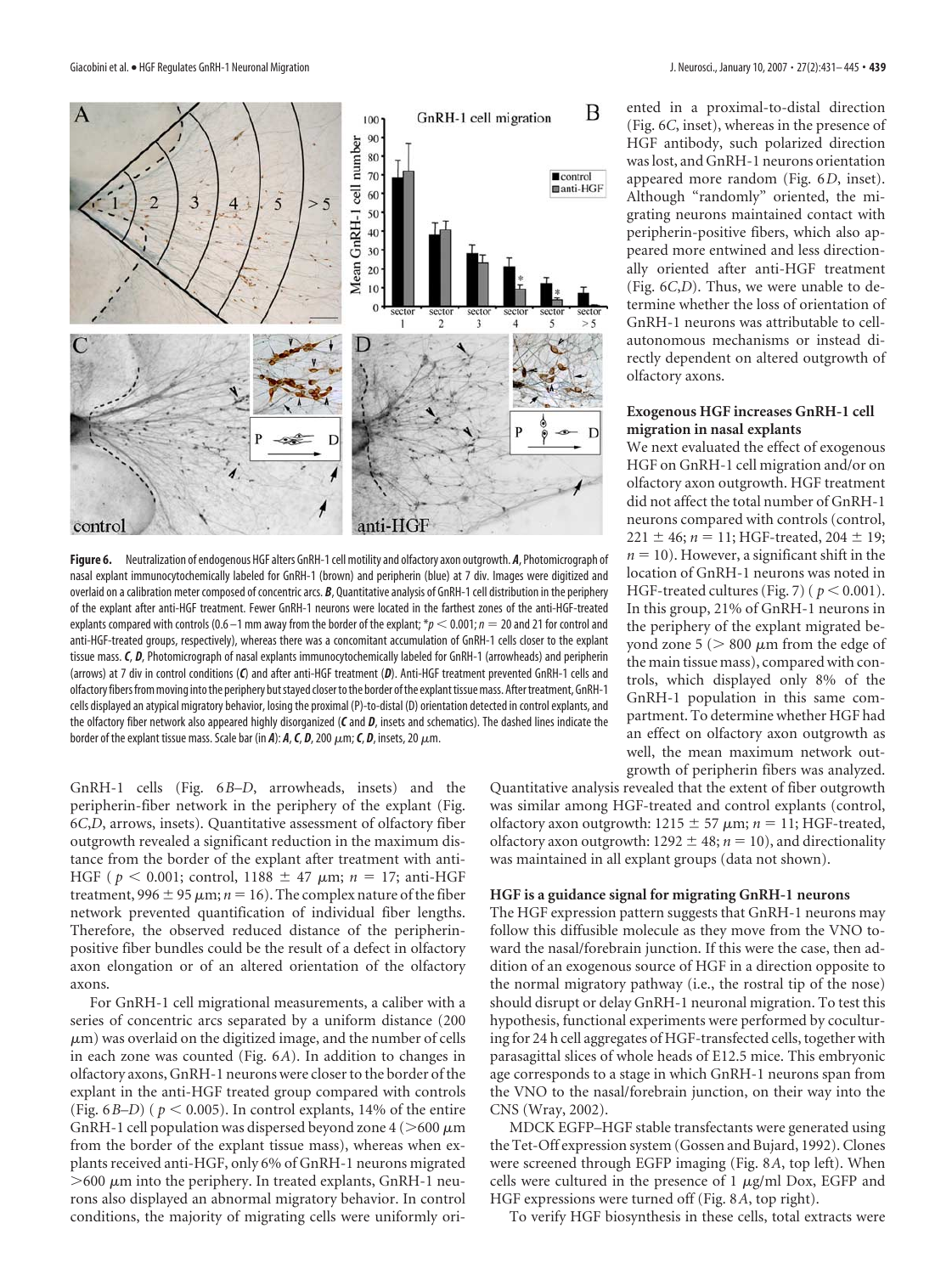run under nonreducing conditions and immunoblotted with anti-VSVG (Fig. 8*B*). Tet-Off MDCK cells expressing EGFP and HGF were grown in the absence (lane 1) or presence (lane 2) of Dox. Tet-Off MDCK cells expressing only EGFP were used as negative control (lane 3). Transfected HGF was identified as pro-HGF inside the cells and was expressed only in the absence of Dox. In addition, the ability to produce and release active HGF in the culture medium was tested by using the scatter assay. CM was collected from Tet-Off cells grown with or without Dox for several days, diluted 1:1 with fresh culture medium, and applied onto MDCK cells (Fig. 8*A*, bottom).

HGF-releasing cell aggregates were placed at the tip of the nose (Fig. 9*C*,*D*). The mean numbers of cells that were GnRH-1 immunoreactive per slice ( $\pm$  SEM) were 273  $\pm$  21 (control, 0 div;  $n = 6$ , 301  $\pm$  16 (control, 1 div, with Dox;  $n = 6$ ), 285  $\pm$  19 (HGF, 1 div, without Dox;  $n = 4$ ), with no significant difference among groups ( $p > 0.05$ ) (Fig. 9*B*). The changing positions of GnRH-1-ir neurons from nasal compartment to the CNS between day 0 and day 1 control slices provided evidence of migration *in vitro* (Fig. 9*B*). Slices grown for 1 div in the presence of EGFP–HGF cell aggregates silenced with Dox showed a broad distribution of GnRH-1 cells from the nasal compartment (Fig. 9*E*, arrowheads) to the basal forebrain (Fig. 9*E*, arrows). GnRH-1 neurons migrating through the nasal mesenchyme displayed a bipolar morphology and were visible as streams of neurons directed toward the cribriform plate (Fig. 9*E*, inset). At this stage, 32% of the total GnRH-1 neurons entered the brain (Fig. 9*B*,*E*, arrows). In contrast, GnRH-1 cells displayed an atypical migra-

tory behavior when embryonic slices were cocultured with EGFP–HGF-expressing cell aggregates cultured in the absence of Dox (Fig. 9*D*,*F*). The vast majority of GnRH-1 neurons (90%) did not reach the forebrain (Fig. 9*B*,*F*, arrowheads), as a result of accumulation in the nasal compartment (Fig. 9*F*, inset). Significant differences in GnRH-1 cell distribution between groups treated with and without Dox were observed both in the nose and in the CNS  $(p < 0.05)$ .

Intense peripherin immunoreactivity was found on olfactory/vomeronasal axons that crossed the nasal mesenchyme and projected into the forebrain in cultures both with and without Dox (Fig. 9*G*,*H*). The olfactory fiber network in the nose as well as in the forebrain did not appear to be disrupted when HGF-releasing cell aggregates were cocultured with embryonic slice cultures (Fig. 9*G*,*H*).

# **Fewer GnRH-1 neurons are present in the tPA/uPA deficient mice**

Early embryonic lethality of *met* mutants has prevented *in vivo* studies on these mice to determine the functional role of HGF in

GnRH-1 neuron development (Bladt et al., 1995; Schmidt et al., 1995; Uehara et al., 1995). Therefore, we investigated the effect of deletion of tPA and uPA genes on the number of GnRH-1 neurons in adult brains. These serine proteases have been shown to activate the progrowth factor HGF (Mars et al., 1993). Moreover, previous studies showed that mice with combined deficiencies of tPA and uPA are subfertile and display reduced gonadotropin-



Figure 7. Exogenous HGF increases GnRH-1 cell motility in nasal explants. Quantitative analysis ofGnRH-1 cellmigration after exogenous application ofHGF. Thesame analysis described in Figure 4 was used in these experiments. HGF (25 ng/ml) applied from 3 to 6 div significantly increased, at 7 div, the number of GnRH-1 cells reaching the farthest zones compared with controls ( $n = 11$  control;  $n = 10$  HGF-treated group; \* $p < 0.001$ ).



**Figure 8.** Characterization ofthe Tet-Off MDCK cell line. *A*, Photomicrograph ofthe Tet-Off MDCK cell line expressing EGFP and HGF. Note that EGFP is highly expressed by 70 – 80% of cells (top left). Cells were cultured in the absence or presence of 1  $\mu$ g/ml Dox. When cells are shifted to Dox-containing medium, EGFP expression is turned off within 24 h after the shift (top right). Bottom left, MDCK scatter after a 24 h incubation with CM collected from Tet-Off MDCK EGFP–HGF stable clone, grown in the absence of Dox. Bottom right, MDCK cells are organized in discrete, compact colonies after exposure of CM collected from with Dox Tet-Off cells. *B*, Western blot analysis for HGF in total extracts of MDCK cells expressing tagged HGF. Total extracts were run under nonreducing conditions and immunoblotted with anti-VSVG antibody. Tet-Off MDCK cells expressing EGFP and HGF were grown in the absence (lane 1) or presence (lane 2) of Dox. Tet-Off MDCK cells expressing only EGFP were used as a negative control (lane 3). Transfected HGF was identified as pro-HGF inside the cells (100 kDa) and was expressed only in the absence of Dox. Scale bars:  $A$ , top, 5  $\mu$ m;  $A$ , bottom, 20  $\mu$ m.

induced ovulation efficiency (Carmeliet et al., 1994; Leonardsson et al., 1995). The total number of GnRH-1 neurons was compared in 60- to 90-d-old WT male mice  $(n = 3)$  and age and sex-matched double-KO mice for tPA and uPA genes  $(n = 3)$ . Analysis revealed a significant reduction in GnRH-1 cell number in the brains of mutants compared with WT (WT, 642  $\pm$  16; tPA<sup> $-/-$ </sup>:uPA<sup> $-/-$ </sup>, 422  $\pm$  24;  $p < 0.001$ ). A reduction of  $\sim$ 35% was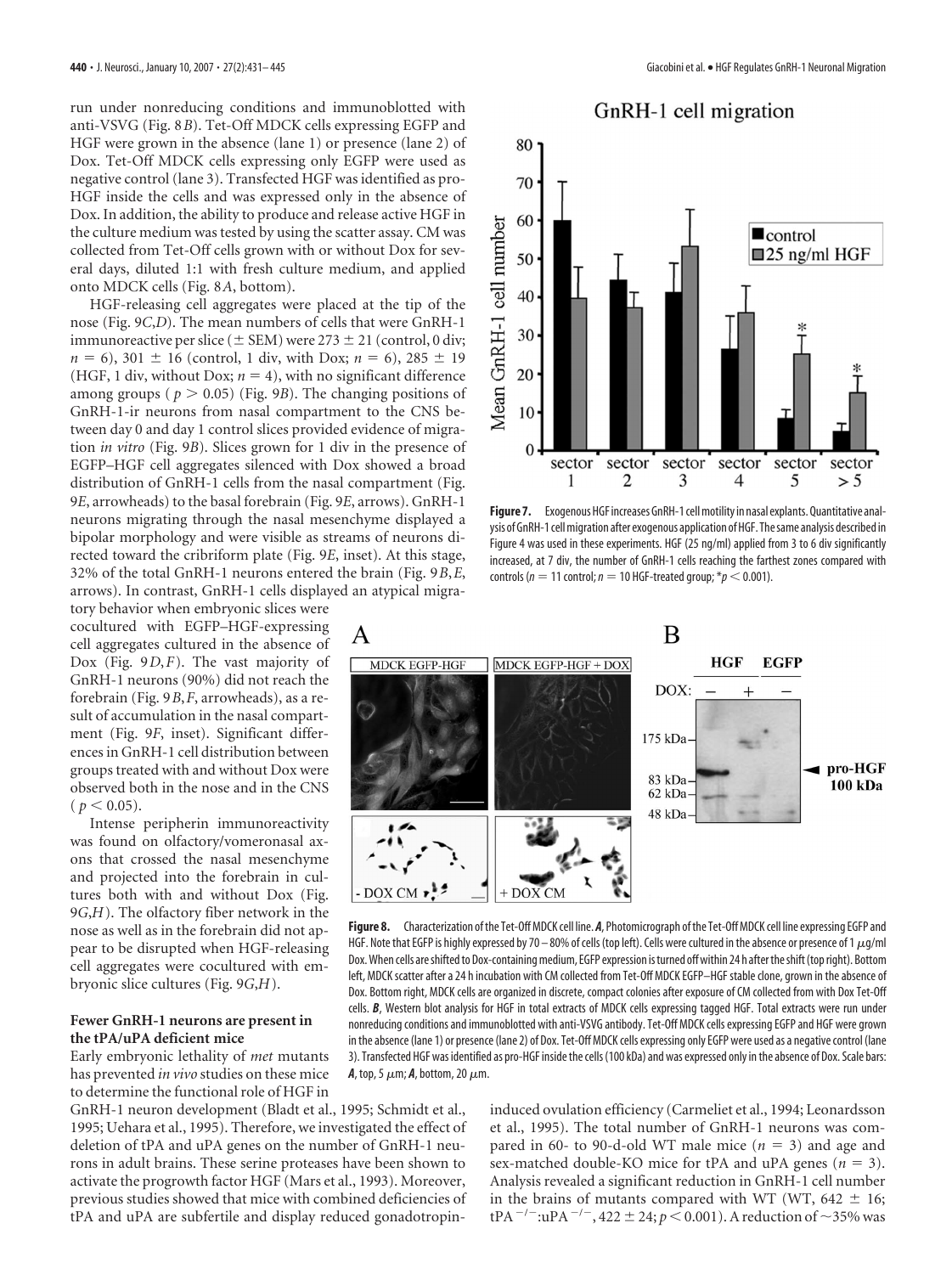

**Figure 9.** HGF acts as a guidancesignal for GnRH-1 neuronal migration during embryogenesis. *A*, Schematic of an E12.5 head slice culture [fb, presumptive VNO, and tongue (t) are depicted]. A dashed line indicates the boundary between nose and brain. Aggregates of Tet-Off cells (black oval), cultured in the presence or absence of Dox, were placed at the rostral tip of the nose of E12.5 slice cultures. *B*, Quantitative analysis of GnRH-1 cell distribution in the nasal compartment and in the CNS of E12.5 slice cultures at 0 div [control (cntr);  $n=6$ ] and grown *in vitro* for 24 h with EGFP–HGF cell aggregates (with Dox,  $n=6$ ; without Dox,

found in the KO animals. Figure 10, *A* and *B*, shows representative stainings for GnRH-1 neurons (arrows, single GnRH-1 cells; arrowhead, cluster of GnRH-1 cells) in the diagonal band of Broca (dbb) of the hypothalamus of WT and double-KO mice. At this level, numerous GnRH-1 neurons are normally detected (Fig. 10*A*). In contrast, few GnRH-1 neurons are detected at this level in KO mice (Fig. 10*B*). The median eminence of tPA $^{-/-}$ :uPA $^{-/-}$ brains was also sparsely innervated by GnRH-1-immunoreactive terminals (Fig. 10*D*, arrowhead, inset) compared with WT (Fig. 10*C*, arrowhead, inset).

# **Discussion**

 $\leftarrow$ 

Development of the olfactory and GnRH-1 neuroendocrine systems is intimately entwined in early embryogenesis (Wray, 2002). The mechanisms directing the initiation of cell migration and olfactory axon extension from nose to forebrain are unclear but likely require specific motogenic and guidance cues. In this report, we show that HGF and Met are expressed in a spatiotemporal pattern to impact GnRH-1/olfactory system development. Functional analysis supports the notion that HGF plays an important role in regulating GnRH-1 neuronal migration across nasal regions toward the CNS during embryogenesis.

Previous studies have shown that c-met and tPA mRNAs are expressed in olfactory epithelium, whereas HGF transcript localized to the surrounding nasal mesenchyme starting at E11 in mouse (Sonnenberg et al., 1993; Thewke and Seeds, 1996), when

 $n = 4$ ). Analysis of GnRH-1 neurons location revealed an accumulation of cells in the nasal region when organotypic slices were cocultured with HGF-releasing cell aggregates.*C*, **E**, Normal migrating GnRH-1 neurons in slices cocultured with Tet-Off EGFP–HGF cell line in the presence of Dox. Note that EGFP is turned off in the cell aggregate. GnRH-1-positive cells migrate in chains through the nasal compartment (arrowheads) and enter the brain (arrows). *E*, Inset, A high-power view of typical migratory GnRH-1 neurons crossing the nasal mesenchyme characterized by a bipolar morphology and by a chain-like organization. *D*, When cocultures were performed with transfected cells shifted to a medium without Dox, GnRH-1 neurons accumulate in the nasal region and fail to enter the brain (*B*, *D*, *F*). The inset in *F* shows the abnormal phenotype of GnRH-1 neurons in these cultures. Many cells appear round and lack a leading and a trailing process, typical of migrating cells. *G*, *H*, Antibodies to peripherin react with vomeronasal and olfactory axons that extend along the nasal mesenchyme to the forebrain. No difference in the organization of the fiber network was evident among the treatment conditions (G, with Dox; *H*, without Dox). bfb, Basal forebrain. Scale bars: (in *C*) *C*, *D*, 300  $\mu$ m; (in *E*) *E–H*, 150  $\mu$ m; (in *E*, inset)  $E$ ,  $F$ , insets, 20  $\mu$ m.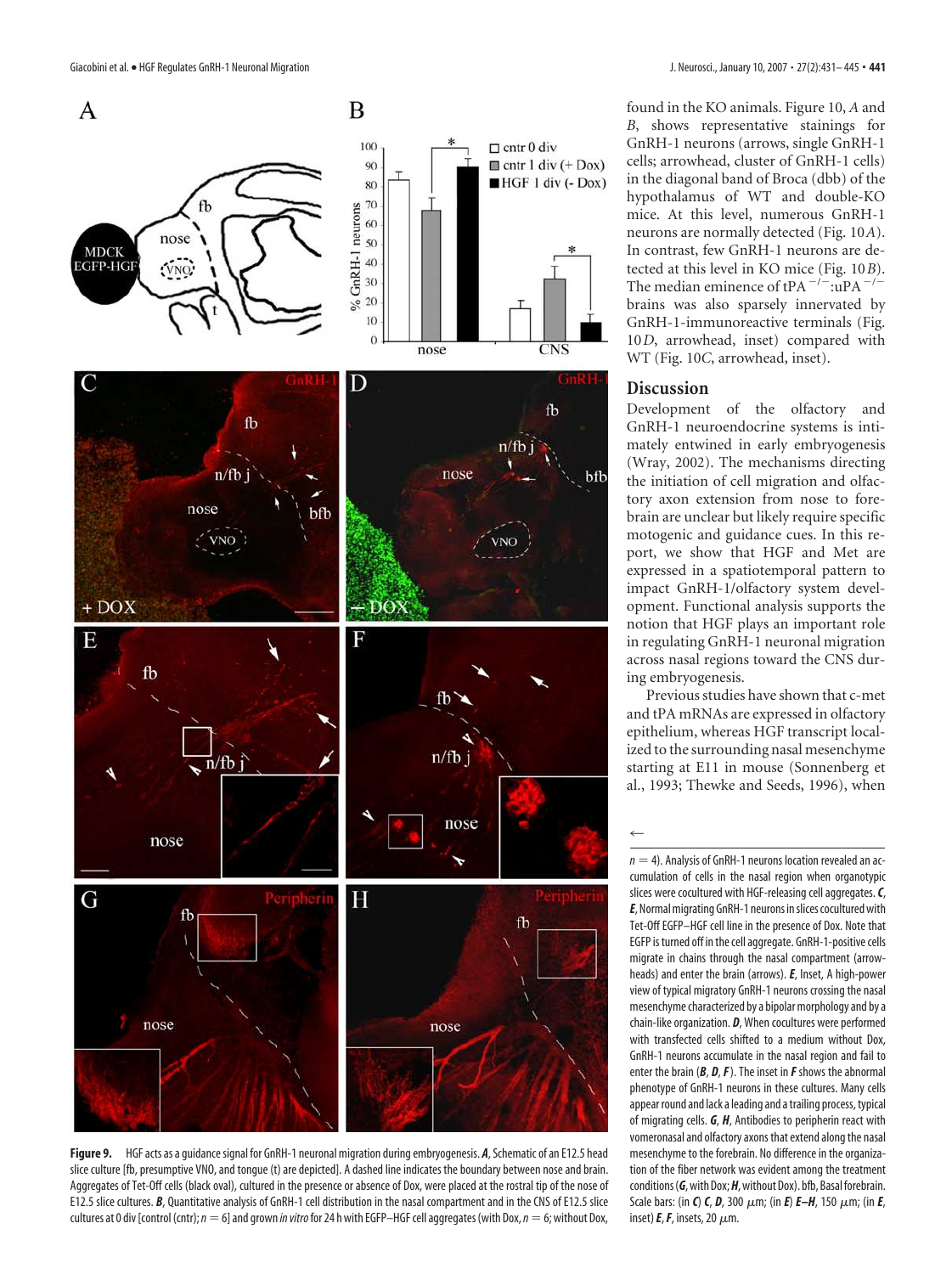the GnRH-1/olfactory systems are in their initial stages of development. Here, biologically active HGF and Met protein expression was documented in nasal regions as early as E12. The majority of GnRH-1 neurons located in the nasal compartment were found to be Met immunopositive with expression correlated with migration. Using RT-PCR, c-met mRNA was detected in laser-captured tissues of OE and VNO at E14.5, confirming previous *in situ* hybridization studies (Sonnenberg et al., 1993; Thewke and Seeds, 1996). Moreover, immunohistochemistry coupled with confocal microscopy revealed that Met protein is expressed along NCAMpositive olfactory fibers during embryonic development. Thus, the spatiotemporal expression of HGF and Met receptor in nasal regions correlates with migration of GnRH-1 neurons toward the CNS and development of the olfactory sensory system.

To determine the functional role of HGF in the development of the GnRH-1 system, we took advantage of an *in vitro* model, nasal explants, which has been successfully used for other functional studies (Fueshko et al., 1998; Kramer and Wray, 2000; Giacobini et al., 2004). These explants maintain large numbers of GnRH-1 neurons, migrating in a manner similar to that observed *in vivo*, as well as directed olfactory axon outgrowth (Fueshko and Wray, 1994). Expression of Met in the olfactory system and in primary GnRH-1 neurons in nasal explants was similar to that observed *in vivo*. HGF was expressed as early as 3 div, a stage of active cell mi-

![](_page_11_Figure_3.jpeg)

![](_page_11_Figure_5.jpeg)

**Figure 10.** GnRH-1 neuronal population is reduced in tPA  $^{-/-}$  :uPA  $^{-/-}$  mice. *A*, GnRH-1-immunoreactive cell bodies are located principally within the preoptic area and dbb of the WT mouse brain (arrows, single GnRH-1 neurons; arrowhead, cluster of GnRH-1 neurons inthe dbb).*B*, Amajor loss of GnRH-1 neurons wasfound inthe brain of adult double-KOmice(arrows and inset). Note that the level of the section represented in *B* is comparable with *A*. The principal fiber projections of GnRH-1 neurons are to the median eminence (me; C, arrowhead), and this region showed a dramatic loss of GnRH-1 fibers in mutant mice (D, arrowhead). Insets, High-power views of the median eminence in WT and KO brains. Scale bars: (in A) A–D, 100 μm; (in A, inset) insets, 20 μm.

protein 2)-associated binding protein 1], the adaptor molecule that transmits Met signaling, cooperating to control this process (Vasyutina et al., 2005). Thus, we cannot rule out cross talk between the HGF and SDF-1 signaling pathways in regulating directed migration of GnRH-1 neurons from the VNO to the brain.

In addition to Met, primary GnRH-1 neurons express tPA. Interestingly, this expression pattern correlated with migration of these cells, being downregulated in postmigratory GnRH-1 neurons. Previous studies showed that tPA transcript is expressed in migrating neurons crossing the nasal mesenchyme during early stages of embryonic development (Friedman and Seeds, 1994). Here, we suggest that at least part of these cells are GnRH-1 neurons and that these cells display the molecular machinery to activate HGF in the immediate vicinity of its c-met receptor, thus initiating a cell signaling cascade that influences cell movement.

Our*in vitro* experiments demonstrated that biologically active HGF was released into the medium of nasal explants. In the motogenic assay, this medium induced a scatter response in MDCK cells, which was blocked by HGF-neutralizing antibody. HGF was released into the nasal explant medium in the initial period of GnRH-1 neuronal migration and olfactory axon elongation. Anti-HGF treatment significantly stunted GnRH-1 migratory behavior and olfactory axon outgrowth (elongation or orientation), supporting endogenous HGF acting as a motogen on GnRH-1 neurons and a growth promoter for olfactory axons.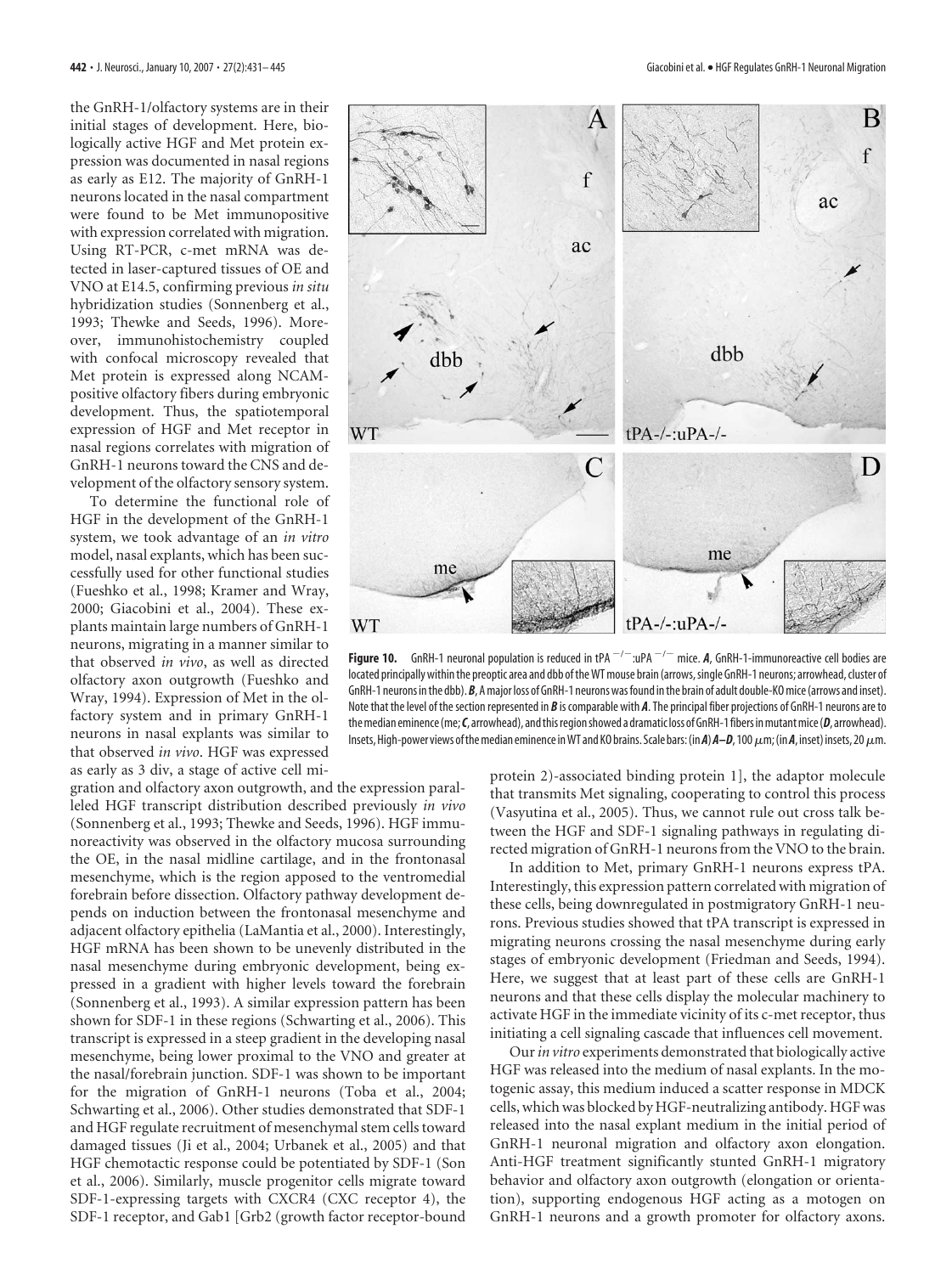When GnRH-1 cells were subject to exogenous uniform HGF concentrations, the cells did migrate farther and kept their spatial orientation. No effect was observed in terms of olfactory axon growth, in contrast with olfactory axon changes detected in the blocking-function experiments. This apparent discrepancy may result because olfactory axon extension cannot be stimulated above an intrinsic limit or a limit imposed by general fibroblast outgrowth. Therefore, exogenous HGF might be insufficient to promote additional elongation of olfactory axons.

After HGF exposure, parallel changes were not detected in the GnRH-1 and olfactory system. Thus, the changes observed in GnRH-1 cell migration do not appear to be an effect dependent on alterations in olfactory axon outgrowth and suggest that the HGF effect on the motility of GnRH-1 neurons is in fact cell autonomous. It is important to note that, although anti-HGF treatment induced a striking accumulation of cells and olfactory fibers closer to the nasal explant tissue mass, it did not prevent GnRH-1 cells and peripherin-positive fibers from moving/extending into the periphery of the explant. Likely, residual HGF and perhaps other factors present in the nasal explants contribute to the initiation of cell movement and olfactory axon outgrowth.

We showed previously that HGF acts as a chemoattractant for immortalized GnRH-1 cells (Giacobini et al., 2002). Organotypic slices have been shown previously to contain the conditions necessary to allow GnRH-1 migration from the developing olfactory system to the basal forebrain while keeping intact their migratory route (Tobet et al., 1996). Thus, retained in these slices are the guidance cues for GnRH-1/olfactory system development that are clearly lacking in immortalized cells. In addition, some phenotypic/behavioral traits of the cell lines could be a consequence of the immortalization procedure which may alter the expression pattern and the activity of such cells (Martinez de la Escalera and Clapp, 2001). Thus, to evaluate whether HGF acts as a guidance cue during the migration of primary GnRH-1 neurons, we used tissue slices prepared from mouse embryos (Tobet et al., 1996; Bless et al., 2000). Tissue slices that maintain connection between forebrain and nasal compartment were generated from E12.5 whole heads. Embryonic slices were cocultured with aggregates of EGFP–HGF-transfected cells. In these experiments, after 1 d *in vitro*, GnRH-1 neurons accumulated in the nasal region when slices were cocultured with HGF-releasing transfected cell aggregates placed in an opposite direction with respect to the normal GnRH-1 migratory pathway.

The disruption of GnRH-1 cell motility observed in these experiments may result from their exposure to two attractive HGF gradients (one endogenous and one exogenous) acting from two opposite sites or from threshold concentrations of exogenous HGF, which fail to generate a motogenic response. In these *in vitro* coculture experiments, no alterations were observed in peripherin-positive olfactory/vomeronasal nerve axons among treatment groups, suggesting that the observed HGF-induced GnRH-1 neuronal migration defect is cell autonomous. However, it should also be noted that, at E12.5, olfactory fibers could no longer be sensitive to HGF stimulation, as they have started to contact their tissue target (i.e., the presumptive olfactory bulbs). In fact, it is known that at E11 in the mouse, axons begin to extend from the OE, forming small fascicles which pierce the basal lamina (Marin-Padilla and Amieva, 1989).

HGF-induced activity requires proteolytic processing, which is, at least in part, operated through enzymatic cleavage by PAs (Naldini et al., 1992; Mars et al., 1993). Mice carrying combined deficiencies for tPA and uPA genes are subfertile (Carmeliet et al., 1994), consistent with the hypothesis that the lack of tPA and uPA

genes prevents active HGF from promoting GnRH-1 neuronal migration into the forebrain. To examine this possibility, the number of GnRH-1 neurons in adult brains of tPA<sup> $-/-$ </sup>:uPA<sup> $-/-$ </sup> mice was compared with those of WT animals. The lack of tPA and uPA clearly affected the size of the GnRH-1 neuronal population, decreasing the number of GnRH-1 cells detected in brain. Whether this effect is directly related to loss of active HGF on GnRH-1 neurons or to additional mechanisms affecting GnRH-1 differentiation or cell survival will require additional investigations.

Very little is known about early interactions between migrating GnRH-1 neurons and the nasal mesenchyme, which lead to proper initial movement from the presumptive VNO toward the rostral forebrain. Our results are consistent with a role for HGF as a motogen as well as a chemotactic signal for developing GnRH-1 neurons, acting to positively modulate cell– cell and cell–ECM interactions during the early aspects of their migratory process.

## **References**

- Achim CL, Katyal S, Wiley CA, Shiratori M, Wang G, Oshika E, Petersen BE, Li JM, Michalopoulos GK (1997) Expression of HGF and cMet in the developing and adult brain. Brain Res Dev Brain Res 102:299 –303.
- Baron U, Freundlieb S, Gossen M, Bujard H (1995) Co-regulation of two gene activities by tetracycline via a bidirectional promoter. Nucleic Acids Res 23:3605–3606.
- Bladt F, Riethmacher D, Isenmann S, Aguzzi A, Birchmeier C (1995) Essential role for the c-met receptor in the migration of myogenic precursor cells into the limb bud. Nature 376:768 –771.
- Bless EP, Westaway WA, Schwarting GA, Tobet SA (2000) Effects of gamma-aminobutyric acid(A) receptor manipulation on migrating gonadotropin-releasing hormone neurons through the entire migratory route in vivo and in vitro. Endocrinology 141:1254 –1262.
- Calof AL, Chikaraishi DM (1989) Analysis of neurogenesis in a mammalian neuroepithelium: proliferation and differentiation of an olfactory neuron precursor in vitro. Neuron 3:115–127.
- Cariboni A, Rakic S, Liapi A, Maggi R, Goffinet A, Parnavelas JG (2005) Reelin provides an inhibitory signal in the migration of gonadotropinreleasing hormone neurons. Development 132:4709 –4718.
- Carmeliet P, Schoonjans L, Kieckens L, Ream B, Degen J, Bronson R, De Vos R, van den Oord JJ, Collen D, Mulligan RC (1994) Physiological consequences of loss of plasminogen activator gene function in mice. Nature 368:419 –424.
- Caton A, Hacker A, Naeem A, Livet J, Maina F, Bladt F, Klein R, Birchmeier C, Guthrie S (2000) The branchial arches and HGF are growth-promoting and chemoattractant for cranial motor axons. Development 127:1751–1766.
- Chan AM, King HW, Deakin EA, Tempest PR, Hilkens J, Kroezen V, Edwards DR, Wills AJ, Brookes P, Cooper CS (1988) Characterization of the mouse met proto-oncogene. Oncogene 2:593–599.
- Crepaldi T, Gautreau A, Comoglio PM, Louvard D, Arpin M (1997) Ezrin is an effector of hepatocyte growth factor-mediated migration and morphogenesis in epithelial cells. J Cell Biol, 138:423–434.
- Cronin AS, Horan TL, Spergel DJ, Brooks AN, Hastings MH, Ebling FJ (2004) Neurotrophic effects of BDNF on embryonic gonadotropinreleasing hormone (GnRH) neurons. Eur J Neurosci 20:338 –344.
- Dulac C, Axel R (1995) A novel family of genes encoding putative pheromone receptors in mammals. Cell 83:195–206.
- Ebens A, Brose K, Leonardo ED, Hanson Jr MG, Bladt F, Birchmeier C, Barres BA, Tessier-Lavigne M (1996) Hepatocyte growth factor/scatter factor is an axonal chemoattractant and a neurotrophic factor for spinal motor neurons. Neuron 17:1157–1172.
- Friedman GC, Seeds NW (1994) Tissue plasminogen activator expression in the embryonic nervous system. Brain Res Dev Brain Res 81:41–49.
- Fueshko S, Wray S (1994) LHRH cells migrate on peripherin fibers in embryonic olfactory explant cultures: an in vitro model for neurophilic neuronal migration. Dev Biol 166:331–348.
- Fueshko SM, Key S, Wray S (1998) GABA inhibits migration of luteinizing hormone-releasing hormone neurons in embryonic olfactory explants. J Neurosci 18:2560 –2569.
- Gamble JA, Karunadasa DK, Pape JR, Skynner MJ, Todman MG, Bicknell RJ, Allen JP, Herbison AE (2005) Disruption of ephrin signaling associates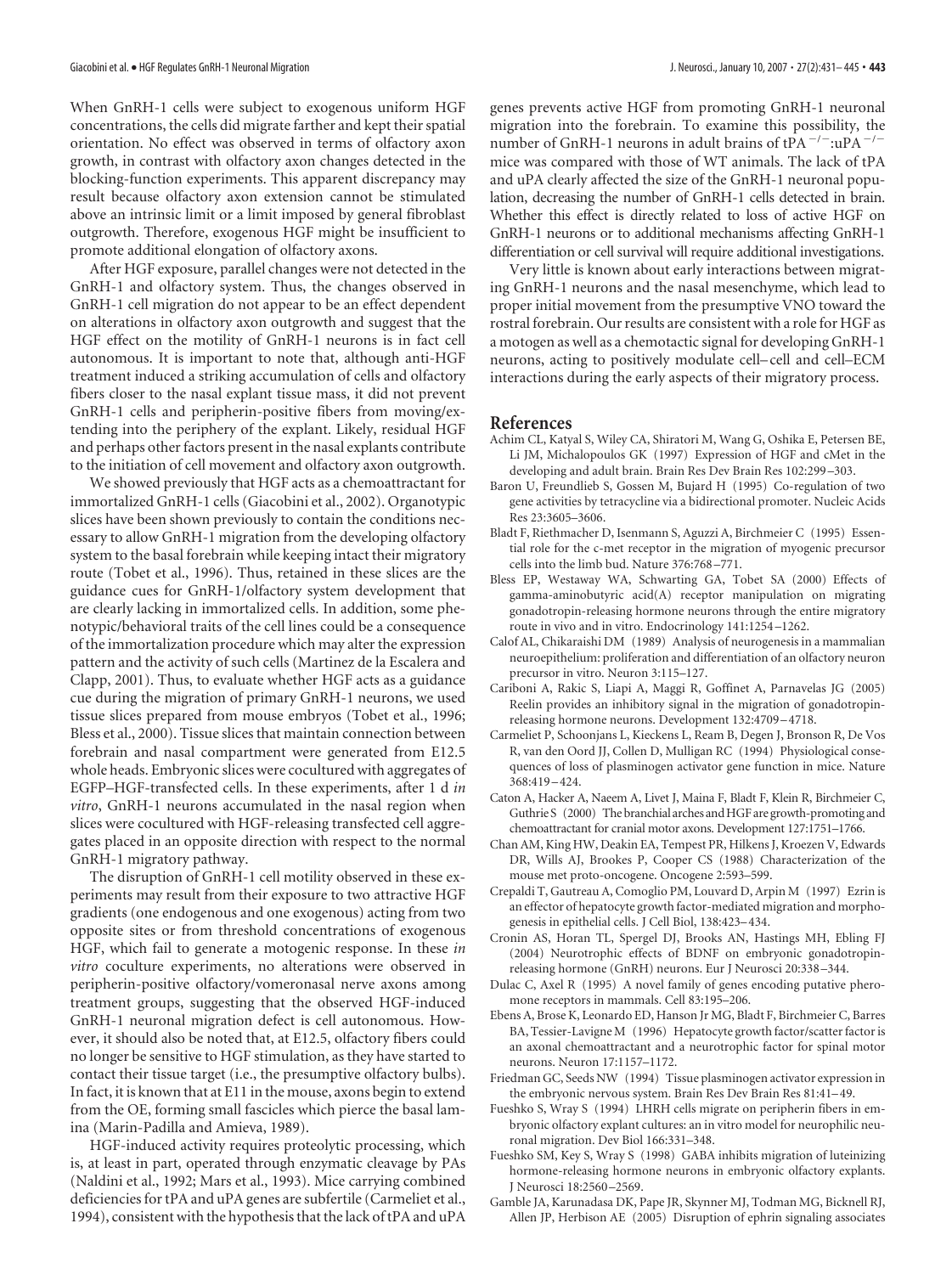with disordered axophilic migration of the gonadotropin-releasing hormone neurons. J Neurosci 25:3142–3150.

- Giacobini P, Giampietro C, Fioretto M, Maggi R, Cariboni A, Perroteau I, Fasolo A (2002) Hepatocyte growth factor/scatter factor facilitates migration of GN-11 immortalized LHRH neurons. Endocrinology 143:3306 –3315.
- Giacobini P, Kopin AS, Beart PM, Mercer LD, Fasolo A, Wray S (2004) Cholecystokinin modulates migration of gonadotropin-releasing hormone-1 neurons. J Neurosci 24:4737–4748.
- Gill JC, Tsai PS (2006) Expression of a dominant negative FGF receptor in developing GNRH1 neurons disrupts axon outgrowth and targeting to the median eminence. Biol Reprod 74:463–472.
- Gill JC, Moenter SM, Tsai PS (2004) Developmental regulation of gonadotropin-releasing hormone neurons by fibroblast growth factor signaling. Endocrinology 145:3830 –3839.
- Gonzalez-Martinez D, Hu Y, Bouloux PM (2004) Ontogeny of GnRH and olfactory neuronal systems in man: novel insights from the investigation of inherited forms of Kallmann's syndrome. Front Neuroendocrinol 25:108 –130.
- Gossen M, Bujard H (1992) Tight control of gene expression in mammalian cells by tetracycline-responsive promoters. Proc Natl Acad Sci USA 89:5547–5551.
- Gutierrez H, Dolcet X, Tolcos M, Davies A (2004) HGF regulates the development of cortical pyramidal dendrites. Development 131:3717–3726.
- Ieraci A, Forni PE, Ponzetto C (2002) Viable hypomorphic signaling mutant of the Met receptor reveals a role for hepatocyte growth factor in postnatal cerebellar development. Proc Natl Acad Sci USA 99:15200 –15205.
- Ji JF, He BP, Dheen ST, Tay SS (2004) Interactions of chemokines and chemokine receptors mediate the migration of mesenchymal stem cells to the impaired site in the brain after hypoglossal nerve injury. Stem Cells 22:415–427.
- Jung W, Castren E, Odenthal M, Vande Woude GF, Ishii T, Dienes HP, Lindholm D, Schirmacher P (1994) Expression and functional interaction of hepatocyte growth factor-scatter factor and its receptor c-met in mammalian brain. J Cell Biol 126:485–494.
- Korhonen L, Sjoholm U, Takei N, Kern MA, Schirmacher P, Castren E, Lindholm D (2000) Expression of c-Met in developing rat hippocampus: evidence for HGF as a neurotrophic factor for calbindin D-expressing neurons. Eur J Neurosci 12:3453–3461.
- Kramer PR, Wray S (2000) Novel gene expressed in nasal region influences outgrowth of olfactory axons and migration of luteinizing hormonereleasing hormone (LHRH) neurons. Genes Dev 14:1824 –1834.
- Kramer PR, Krishnamurthy R, Mitchell PJ, Wray S (2000) Transcription factor activator protein-2 is required for continued luteinizing hormonereleasing hormone expression in the forebrain of developing mice. Endocrinology 141:1823–1838.
- LaMantia AS, Bhasin N, Rhodes K, Heemskerk J (2000) Mesenchymal/epithelial induction mediates olfactory pathway formation. Neuron 28:411–425.
- Leonardsson G, Peng XR, Liu K, Nordstrom L, Carmeliet P, Mulligan R, Collen D, Ny T (1995) Ovulation efficiency is reduced in mice that lack plasminogen activator gene function: functional redundancy among physiological plasminogen activators. Proc Natl Acad Sci USA 92:12446 –12450.
- Maina F, Hilton MC, Ponzetto C, Davies AM, Klein R (1997) Met receptor signaling is required for sensory nerve development and HGF promotes axonal growth and survival of sensory neurons. Genes Dev 11:3341–3350.
- Marin-Padilla M, Amieva MR (1989) Early neurogenesis of the mouse olfactory nerve: Golgi and electron microscopic studies. J Comp Neurol 288:339 –352.
- Mars WM, Zarnegar R, Michalopoulos GK (1993) Activation of hepatocyte growth factor by the plasminogen activators uPA and tPA. Am J Pathol 143:949 –958.
- Martinez de la Escalera G, Clapp C (2001) Regulation of gonadotropinreleasing hormone secretion: insights from GT1 immortal GnRH neurons. Arch Med Res 32:486 –498.
- Miragall F, Kadmon G, Schachner M (1989) Expression of L1 and N-CAM cell adhesion molecules during development of the mouse olfactory system. Dev Biol 135:272–286.
- Montesano R, Matsumoto K, Nakamura T, Orci L (1991) Identification of a

fibroblast-derived epithelial morphogen as hepatocyte growth factor. Cell 67:901–908.

- Nakamura T, Nishizawa T, Hagiya M, Seki T, Shimonishi M, Sugimura A, Tashiro K, Shimizu S (1989) Molecular cloning and expression of human hepatocyte growth factor. Nature 342:440 –443.
- Naldini L, Tamagnone L, Vigna E, Sachs M, Hartmann G, Birchmeier W, Daikuhara Y, Tsubouchi H, Blasi F, Comoglio PM (1992) Extracellular proteolytic cleavage by urokinase is required for activation of hepatocyte growth factor/scatter factor. EMBO J 11:4825–4833.
- Powell EM, Mars WM, Levitt P (2001) Hepatocyte growth factor/scatter factor is a motogen for interneurons migrating from the ventral to dorsal telencephalon. Neuron 30:79 –89.
- Powell EM, Campbell DB, Stanwood GD, Davis C, Noebels JL, Levitt P (2003) Genetic disruption of cortical interneuron development causes region- and GABA cell type-specific deficits, epilepsy, and behavioral dysfunction. J Neurosci 23:622–631.
- Pronina T, Ugrumov M, Adamskaya E, Kuznetsova T, Shishkina I, Babichev V, Calas A, Tramu G, Mailly P, Makarenko I (2003) Influence of serotonin on the development and migration of gonadotropin-releasing hormone neurones in rat foetuses. J Neuroendocrinol 15:549 –558.
- Schmidt C, Bladt F, Goedecke S, Brinkmann V, Zschiesche W, Sharpe M, Gherardi E, Birchmeier C (1995) Scatter factor/hepatocyte growth factor is essential for liver development. Nature 373:699 –702.
- Schwanzel-Fukuda M, Bick D, Pfaff DW (1989) Luteinizing hormonereleasing hormone (LHRH)-expressing cells do not migrate normally in an inherited hypogonadal (Kallmann) syndrome. Brain Res Mol Brain Res 6:311–326.
- Schwarting GA, Kostek C, Bless EP, Ahmad N, Tobet SA (2001) Deleted in colorectal cancer (DCC) regulates the migration of luteinizing hormonereleasing hormone neurons to the basal forebrain. J Neurosci 21:911–919.
- Schwarting GA, Raitcheva D, Bless EP, Ackerman SL, Tobet S (2004) Netrin 1-mediated chemoattraction regulates the migratory pathway of LHRH neurons. Eur J Neurosci 19:11–20.
- Schwarting GA, Henion TR, Nugent JD, Caplan B, Tobet S (2006) Stromal cell-derived factor-1 (chemokine C-X-C motif ligand 12) and chemokine C-X-C motif receptor 4 are required for migration of gonadotropinreleasing hormone neurons to the forebrain. J Neurosci 26:6834 –6840.
- Seeds NW, Siconolfi LB, Haffke SP (1997) Neuronal extracellular proteases facilitate cell migration, axonal growth, and pathfinding. Cell Tissue Res 290:367–370.
- Segarra J, Balenci L, Drenth T, Maina F, Lamballe F (2005) Combined signaling through ERK, PI3K/AKT, and RAC1/p38 is required for mettriggered cortical neuron migration. J Biol Chem 281:4771–4778.
- Simonian SX, Herbison AE (2001) Differing, spatially restricted roles of ionotropic glutamate receptors in regulating the migration of GnRH neurons during embryogenesis. J Neurosci 21:934 –943.
- Son B-R, Marquez-Curtis LA, Kucia M, Wysoczynski M, Turner AR, Ratajczak J, Ratajczak MZ, Janowska-Wieczorek A (2006) Migration of bone marrow and cord blood mesenchymal stem cells in vitro is regulated by stromal-derived factor-1-CXCR4 and hepatocyte growth factor-c-met axes and involves matrix metalloproteinases. Stem Cells 24:1254 –1264.
- Sonnenberg E, Meyer D, Weidner KM, Birchmeier C (1993) Scatter factor/ hepatocyte growth factor and its receptor, the c-met tyrosine kinase, can mediate a signal exchange between mesenchyme and epithelia during mouse development. J Cell Biol 123:223–235.
- Stella MC, Comoglio PM (1999) HGF: a multifunctional growth factor controlling cell scattering. Int J Biochem Cell Biol 31:1357–1362.
- Stoker M, Gherardi E, Perryman M, Gray J (1987) Scatter factor is a fibroblast-derived modulator of epithelial cell mobility. Nature 327:239 –242.
- Streit AC, Stern CD (1997) Competence for neural induction: HGF/SF, HGF1/MSP and the c-Met receptor. Ciba Found Symp 212:155–165; discussion 165–168.
- Tashiro K, Hagiya M, Nishizawa T, Seki T, Shimonishi M, Shimizu S, Nakamura T (1990) Deduced primary structure of rat hepatocyte growth factor and expression of the mRNA in rat tissues. Proc Natl Acad Sci USA 87:3200 –3204.
- Thewke DP, Seeds NW (1996) Expression of hepatocyte growth factor/scatter factor, its receptor, c-met, and tissue-type plasminogen activator during development of the murine olfactory system. J Neurosci 16:6933–6944.
- Thewke DP, Seeds NW (1999) The expression of mRNAs for hepatocyte